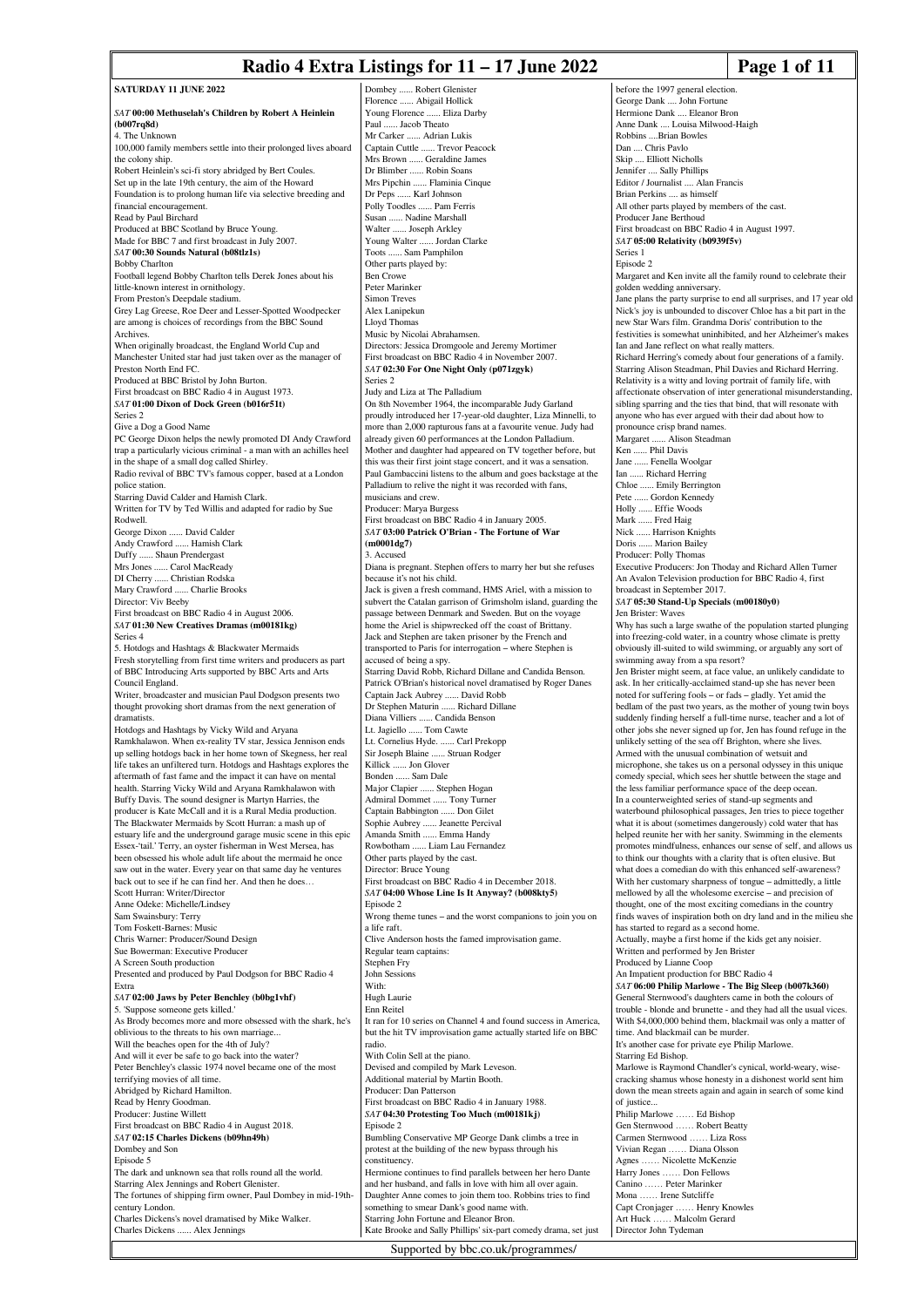#### **Radio 4 Extra Listings for 11 – 17 June 2022** Page 2 of 11

*SAT* **15:30 28 Acts in 28 Minutes (b008khpv)**

First broadcast on BBC Radio 4 in September 1977 *SAT* **07:30 Great Lives (m0001f0y)** Series 47 Samira Ahmed on Laura Ingalls Wilder In the summer of 2018, the name of Laura Ingalls Wilder was erased from a children's literary medal set up in her honour six decades ago. Readers of the 'Little House on the Prairie' series of books were widely perplexed, but the original American pioneer girl now finds herself at the centre of the culture wars in the US. Nominating Laura is broadcaster and super-fan Samira Ahmed, who has been to Rocky Ridge Farm, now an historic museum in Missouri and Laura Ingalls Wilder's home. Joining Samira in studio is novelist Tracy Chevalier, president of the Laura Ingalls Wilder club at the age of eight. At the centre of the controversy - the depiction in these books of native Americans. "Her works reflect dated cultural attitudes toward indigenous people and people of colour that contradict modern acceptance, celebration, and understanding of diverse communities," was the judgment of the ALSC. Also featuring Laura Ingalls Wilder's biographer, Pamela Hill; plus the Commanche writer Paul Chaat Smith in an extract from The Invention of the USA. "I feel worried," says Samira Ahmed, "that we've lost the ability to have nuance. I cannot read these books without feeling aspects of racism, but why shouldn't we be able to read them and still see the beauty in them. Presented by Matthew Parris. Producer: Miles Warde First broadcast on BBC Radio 4 in December 2018. *SAT* **08:00 Booked (b0075lw6)** Series 2 Episode 4 Alan Bennett reports on the Gulf War, and the book of Genesis becomes an American soap. Outrageous parody, biting wit and bizarre couplings from: Miles Kington Dillie Keane Mark Thomas Roger McGough Ian McMillan chairs the irreverent literary game. Producer: Marc Jobst First broadcast on BBC Radio 4 in March 1997. *SAT* **08:30 Ayres on the Air (b019ly4t)** Series 2 Fame More light hearted verse and comic sketches from Pam Ayres. Pam examines how people chase fame and try to hang on to it including: A sketch about name-dropping and a poem about not being kissed. With: Geoffrey Whitehead Felicity Montagu Written by Pam Ayres, Chris Thompson, Peter Reynolds and Jan Etherington. Producer: Claire Jones First broadcast on BBC Radio 4 in March 2006. *SAT* **09:00 Writing... The Midlands (m000cq2v)** Crime Writer Mark Billingham was born in the Midlands and for this showcase he's going back to the county that made him a writer to celebrate it's literature both past and present. Along the way Mark meets some of the Midland's best writing talent. The best selling author of 'My Name is Leon', Kit De Waal, who has invaluable writing advice and a passionate defence of the Midlands accent and 'the poet with punch', Matt Windle who tells how poetry helped turn his life around and celebrates the vibrant Spoken Word scene in and around Birmingham. Mark also visits literary landmarks from the personal, such as Kings' Heath Library where he fell in love with reading, to the mystical, Sarehole Mill, the inspiration for JRR Tolkein's Hobbiton. Along the Way we hear the following programmes from the BBC Archives \* The Rotter's Club \* In The Studio - Lee Child (BBC World Service) \* Only Artists \* Adrift at the Athena \* Anita and Me \* The Hobbit, The Musical Presented by Mark Billingham Producer: Jessica Treen Made for BBC Radio 4 Extra and first broadcast in December 2019. *SAT* **12:00 Hancock's Half Hour (b008p8pl)** Series 5 The Prize Money The Lad gets more than he bargained for when he wins a TV quiz show. Starring Tony Hancock. With Sidney James, Bill Kerr, Hattie Jacques and Kenneth Williams. Written by Ray Galton and Alan Simpson. Theme and incidental music written by Wally Stott. Producer: Tom Ronald First broadcast on the BBC Light Programme in May 1958. *SAT* **12:30 Cooking in a Bedsitter (b083mrvf)** Series 1 With:

Beef Olives Beattie Edmondson and Nikesh Patel star in Sue Teddern's comedy, set in a 1960s' bedsitter - inspired by Katharine Whitehorn's cookery classic. In this opening episode, Trisha embarks on bedsit life, determined to make it as a get-ahead girl about town. Trisha ...... Beattie Edmondson Deepak ...... Nikesh Patel ne ...... Alison Belbin Len ...... John Bowler Tony ...... John Dougall Katharine Whitehorn ...... Karen Bartke Director: Emma Harding First broadcast on BBC Radio 4 in November 2016. *SAT* **13:00 Archive on 4 (m00055r6)** The University of the Air Gordon Brown was one of the first tutors for the Open University. To mark the OU's 50th anniversary in 2019, the former UK Prime Minister, tells the remarkable story from the battle for its birth to the current crisis The brainchild of Harold Wilson, brought into being by the passionate efforts of Jennie Lee, the OU was founded on the revolutionary principle of open access for all, with no previous qualifications required. Since it was founded, more than 2 million students have passed through its decidedly open doors. With over 170,000 current students, it's the biggest university in the UK and one of the largest in the world. Until recently it consistently ranked high for student satisfaction. Though it's perhaps best known as a classically 1970s institution, evoking memories of early mornings perched in front of the television, the OU seemingly passed into the digital age with quiet aplomb, yet the increased competition from MOOC providers, a recent fall in student numbers and leadership crisis put into question the future of the OU. With contributions from: Robin Wilson, son of Harold Wilson and OU Professor Current Chancellor Martha Lane-Fox Vice- Chancellor Mary Kellett Professor Steven Rose Anant Agarwal, CEO of EdX Willy Russell Lenny Henry Producer: Liza Greig First broadcast on BBC Radio 4 in May 2019. *SAT* **14:00 Flight of the Conchords (b00dn8br)** Tower of London The Kiwi band tries to make it big in London. Improvised comedy from the satirical pop pair, as they align with established comics to poke fun at all aspects of pop music. Rob Brydon narrates the six-part musical odyssey about a novelty band. Starring New Zealand musical comedy duo, Bret McKenzie and Jemaine Clement. Rhys Darby Mike Sengelow Neil Finn Andy Parsons Additional material by Joel Morris. Musicians: David Catlin-Birch and Mark Allis. Producer: Will Saunders First broadcast on BBC Radio 2 in September 2005. *SAT* **14:30 Hut 33 (b01j9hsk)** Series 3 Know Thyne Enemy It's 1942 and the war is not going well - so the codebreakers of Bletchley Park are under even more pressure than usual. Archie, Gordon and Charles try to think like Germans to predict the Enigma machine code. James Cary's sitcom set at Bletchley Park - the top-secret home of the Second World War codebreakers. Professor Charles Gardner …. Robert Bathurst Archie …. Tom Goodman-Hill Gordon ...... Fergus Craig Minka …. Olivia Coleman Mrs Best …. Lill Roughley 3rd Lieutenant Joshua Featherstonhaugh-Marshall …. Alex MacQueen Producer: Adam Bromley First broadcast on BBC Radio 4 in October 2009. *SAT* **15:00 Weak at the Top (b00rgpbw)** Series 1 Gold Card John Weak puts the man into management. He's randy, devious, sexist and drink-sodden, a high-powered marketing director with the morals of a skunk, the skin of a rhino and the brain of a one-celled organism. Alexander Armstrong stars as John Weak in Guy Browning's sitcom.<br>John Weak ... Alexander Armstrong Hayley ...... Clare Perkins Sir Marcus ...... Geoffrey Whitehead<br>Bill Peters ...... Ron Cook ... Ron Cook Tim Smallwood ...... Ewan Bailey Debbie ...... Colleen Prendergast Producer: Jonquil Panting First broadcast on BBC Radio 4 in September 2005.

Supported by bbc.co.uk/programmes/

Series 2 Episode 1 The fastest show on-air is back! 28 performers have just 60 seconds in which to entertain the ence in this traditional variety show, featuring established stand-ups, and some newer talent The whole thing is presided over by John Humphrys, who sits at the side of the stage with a stopwatch, ready to cut the microphone when the time is up. And hey - if there's an act you don't like, well, there's another one along in 55 seconds or so... Jeremy Limb Des Clarke Penny Broadhurs Arnab Chanda John Sessions Christina Martin Gavin Osborn Aaron Counter G-Force James Kettle Paula Wilcox James Branch Pegabovine Dave Cohen Jarlath Regan Dutch Elm Conservatoire Jeff Innocent Katherine Jakeways Carl Donnelly Stephen Grant Mara Carlyle Stephen K Amos Barry Davies Jeff Green Shappi Khorsandi Martin Jarvis The Puppini Sisters Stewart Lee Producers: Rohan Acharya and Ed Morrish First broadcast on BBC Radio 4 in December 2007. *SAT* **16:00 James Joyce - Blind Date With Bloomsday (b011tynw)** Much quoted but arguably little read, James Joyce's Ulysses is a Modernist classic. Set on June 16th 1904, the author cannily assigned his novel its own annual feast day. Peter White travelled to Dublin on Bloomsday in 2011 to meet the celebrants who enthusiastically enact sections of the book. Among them - resplendent in boater and blazer - is Irish Senator David Norris, a founder of Dublin's Joyce Centre, explaining how an apparently random string of consonants precisely captures the sound of a breaking wave. But there's also the writer and Irish Times journalist John Waters who's courageous enough to confess that he's only ever managed to get as far as page 35 of Ulysses. "It's more important to Irish tourism", he says, "than to readers". What Peter realises is that whilst the text of Illysses might be dense and difficult on the page, it is in fact perfectly suited to the ear, as radio - filled with gleeful linguistic tricks, puns and jokes and stream of consciousness bawdiness. Having read Ulysses in Braille, Peter finds out that Joyce was long troubled by eye problems, and that the author's eyesight worsened considerably whilst writing the book when exiled in Zurich. As a blind man himself, Peter is interested to hear how Joyce uses blindness and myopia to great symbolic effect in his work - evoking the whole of Dublin society by emphasising all the senses - sound, touch and smell as much as sight. Producer: Mark Smalley First broadcast on BBC Radio 4 in June 2011. *SAT* **16:30 Martha's Streets by Dermot Bolger (b03vcpd8)** A woman recalls how James Joyce's Ulysses profoundly influenced her life for the better. Read by Doreen Keogh. Dermot Bolger's touching story of how James Joyce's Ulysses influenced and inspired one woman's life. Read by Doreen Keogh. Producer: Oonagh McMullan First broadcast on BBC Radio 4 in June 2004. *SAT* **16:45 James Joyce's Ulysses (b03vcpdb)** Episode 1 16th June 1904: Stephen Dedalus and Leopold Bloom's Dublin days unwind. With Henry Goodman, Andrew Scott and Stephen Rea. **8.00** am: 'Stately plump' Buck Mulligan calls Stephen Dedalus to the top of the Martello tower overlooking Dublin Bay - and so begins James Joyce's celebrated account of the 16th June 1904. The combined stories of Stephen and Leopold Bloom as they meander through the city. Dramatised by Robin Brooks. **8.15** am: Stephen Dedalus breakfasts with Mulligan and the Englishman

Haines before walking out along the strand to the swimming place at Forty Foot Hole. **10.00** am:

Stephen Dedalus collects his wages from Headmaster Deasy, who wants Stephen to deliver a letter about the recent outbreak of Foot and Mouth disease to the editor of the Evening Telegraph.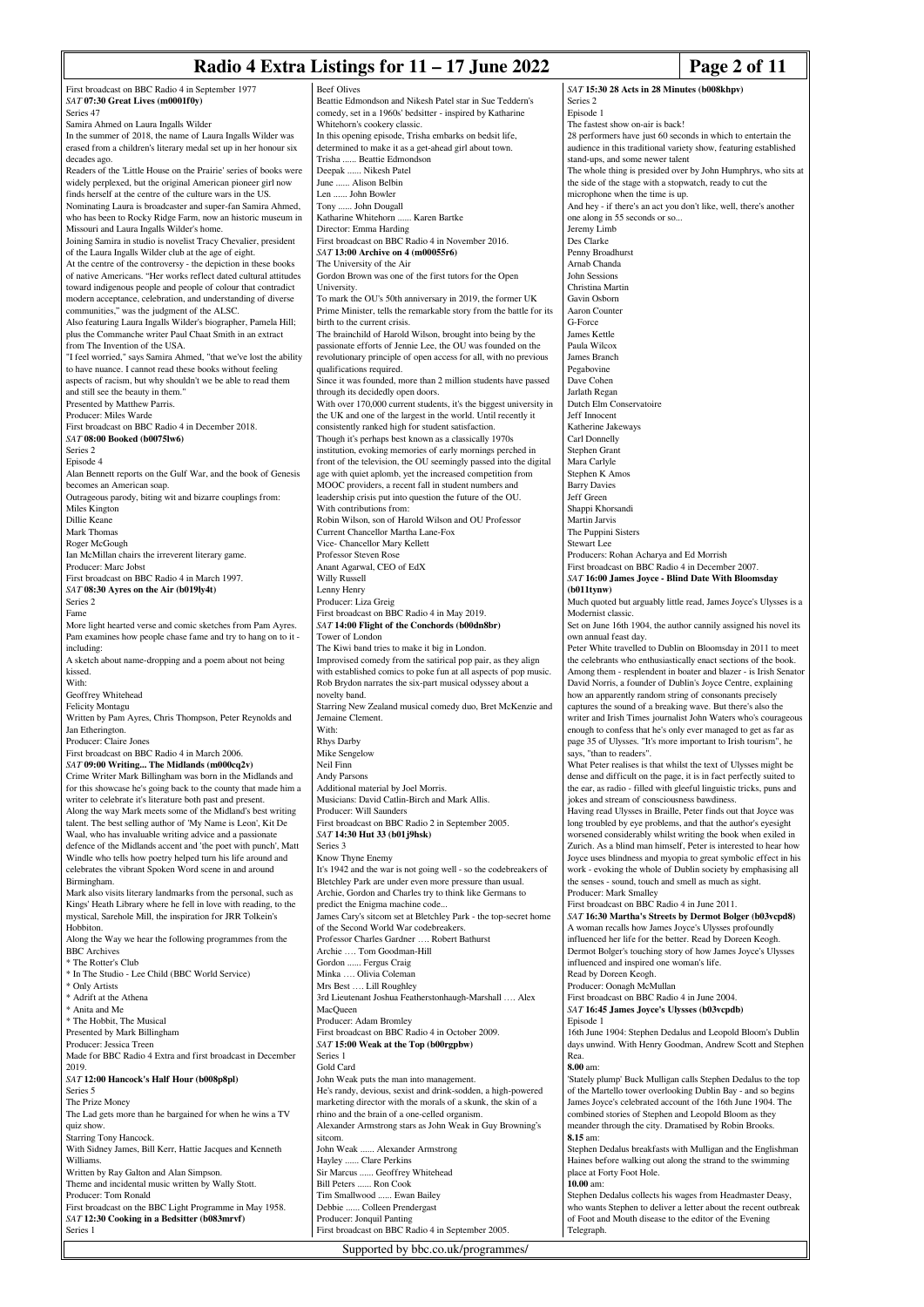### **Radio 4 Extra Listings for 11 – 17 June 2022** Page 3 of 11

The comedy duo behind the Morecambe and Wise tribute 'The Play What I Wrote' finally give their big interview and spill the

From trouble with a cat to a theatre trip to see Les Misérables

Pieced together by stand-up comedians Dan Antopolski, Tom

1942: can Gordon's new computing invention help the Bletchley

James Cary's sitcom set at Bletchley Park - the top-secret home

3rd Lieutenant Joshua Featherstonhaugh-Marshall …. Alex

First broadcast on BBC Radio 4 in October 2009.

This time, they tell Parky about diversifying into cheese. Written by and starring Sean Foley and Hamish McColl.

First broadcast on BBC Radio 4 in March 2003.

First broadcast on BBC Radio 4 in February 2013.

Hereford Hop

beans to Michael Parkinson

*SAT* **23:15 Jigsaw (b01r5pxx)**

A rapid-fire and surreal sketch show.

Craine and Nat Luurtsema. Produced by Colin Anderson.

Park code-breakers?

*SAT* **23:30 Hut 33 (b01jk1bx)**

Archie …. Tom Goodman-Hill Gordon ...... Fergus Craig

Minka …. Olivia Coleman Mrs Best …. Lill Roughley Producer: Adam Bromley

**SUNDAY 12 JUNE 2022**

of the Second World War codebreakers. Professor Charles Gardner …. Robert Bathurst

Director: Sally Avens

Series 1 Episode 4

Series 3 Big Machine

MacQueen

|                                                                                                                                   | Naulo 4 Extra Eistings for $11 - 17$ June 20                                                                            |
|-----------------------------------------------------------------------------------------------------------------------------------|-------------------------------------------------------------------------------------------------------------------------|
| $8.00$ am:                                                                                                                        | to Bella Cohen's brothel.                                                                                               |
| 7 Eccles Street, Dublin. The home of Leopold and Marion                                                                           | Narrator  Stephen Rea                                                                                                   |
| (Molly) Bloom. Bloom, we are told, 'eats with relish the inner<br>organs of beasts and fowls' and cooks himself a pork kidney for | Leopold Bloom  Henry Goodman<br>Stephen Dedalus  Andrew Scott                                                           |
| breakfast. While Molly receives a letter from concert promoter                                                                    | Molly Bloom  Niamh Cusack                                                                                               |
| Hugh 'Blazes' Boylan who has arranged to visit her later in the<br>day, Bloom prepares to attend Paddy Dignam's funeral at        | Bella Cohen  Frances Barber<br>Gerty MacDowell  Denise Gough                                                            |
| Glasnevin cemetery.                                                                                                               | Cissy Caffrey, Nurse Callan  Bronagh Taggart                                                                            |
| $11.00 \text{ am}$<br>Stephen walks on Sandymount Strand before visiting the offices                                              | Edy Boardman  Grainne Keenan<br>Tommy  Aidan Dunlop                                                                     |
| of the Evening Telegraph, where he catches a glimpse of                                                                           | Lenehan.  Lorcan Cranitch                                                                                               |
| advertising salesman Leopold Bloom. Stephen takes the Editor                                                                      | Malachi Mulligan  Kevin Trainor                                                                                         |
| out for a drink, while Bloom slips into Davy Byrne's pub for a<br>cheese sandwich.                                                | Private Compton  Peter Hamilton Dyer<br>Private Carr  Ronan Raftery                                                     |
| Narrator  Stephen Rea                                                                                                             | Rudolph Bloom  Pip Donaghy                                                                                              |
| Stephen Dedalus  Andrew Scott<br>Malachi 'Buck' Mulligan  Kevin Trainor                                                           | Hugh 'Blazes' Boylan  Sean Campion<br>Zoe  Susie Riddell                                                                |
| Haines  Harry Livingstone                                                                                                         | With Christine Absalom, Aidan Dunlop, Jonathan Forbes                                                                   |
| Mary Dedalus  Janet Moran                                                                                                         | Stephen Hogan, John Rogan, Harry Livingstone, Gerard                                                                    |
| Young Man  Ronan Raftery<br>Mr Deasy  Jim Norton                                                                                  | McDermott, Janet Moran<br>Dramatised by Robin Brooks                                                                    |
| Sargent  Joshua Ellershaw                                                                                                         | Producer: Jeremy Mortimer                                                                                               |
| Usher  Aidan Dunlop<br>Leopold Bloom  Henry Goodman                                                                               | First broadcast on BBC Radio 4 in June 2012.<br>SAT 21:05 James Joyce's Ulysses (b03vcpdj)                              |
| Molly Bloom  Niamh Cusack                                                                                                         | Episode 4                                                                                                               |
| Milly Bloom  Grainne Keenan                                                                                                       | After midnight:                                                                                                         |
| Martin Cunningham  Stephen Hogan<br>Simon Dedalus  Des McAleer                                                                    | Bloom takes Stephen home, and gives him a cup of cocoa<br>talk, relieve themselves in the garden and go their separat   |
| Martha Clifford  Christine Absalom                                                                                                | ways. Bloom thinks on Molly's sexual encounter with Bla                                                                 |
| Miles Crawford  Jonathan Forbes                                                                                                   | Boylan. He joins her in bed. He sleeps.                                                                                 |
| Dilly Dedalus  Bronagh Taggart<br>Blazes Boylan  Sean Campion                                                                     | Then Molly also muses on Boylan, re-living the afternoon<br>activity and winding up all the threads and themes of the   |
| Josie Breen  Grainne Keenan                                                                                                       | Narrator  Stephen Rea                                                                                                   |
| Bantam Lyons  John Rogan<br>With Christine Absalom, Pip Donaghy, Aidan Dunlop, Peter                                              | Leopold Bloom  Henry Goodman<br>Stephen Dedalus  Andrew Scott                                                           |
| Hamilton Dyer, Stephen Hogan, Gerard McDermott, Ronan                                                                             | Molly Bloom  Niamh Cusack                                                                                               |
| Raftery                                                                                                                           | Dilly Dedalus  Bronagh Taggart                                                                                          |
| Singer: Daire Halpin<br>Pianist: Colin Guthrie                                                                                    | Sinbad  Pip Donaghy<br>With Peter Hamilton Dyer, Stephen Hogan, Gerard McDe                                             |
| Producer: Jeremy Mortimer                                                                                                         | and Ronan Raftery.                                                                                                      |
| First broadcast on BBC Radio 4 in June 2012.<br>SAT 18:00 James Joyce's Ulysses (b03vcpdd)                                        | Singer: Daire Halpin<br>Pianist: Colin Guthrie                                                                          |
| Episode 2                                                                                                                         | Dramatised by Robin Brooks                                                                                              |
| 16th June 1904: Stephen explains his theory of Hamlet, then                                                                       | Producer: Jeremy Mortimer                                                                                               |
| Bloom argues with the bigoted 'Citizen'. With Henry Goodman<br>and Andrew Scott.                                                  | First broadcast on BBC Radio 4 in June 2012.<br>SAT 22:00 28 Acts in 28 Minutes (b008kmqx)                              |
|                                                                                                                                   | Series <sub>2</sub>                                                                                                     |
| $2.00$ pm:<br>Stephen tries to get commissioned for an article at the National                                                    | Episode 2<br>28 performers have just 60 seconds in which to entertain                                                   |
| Library, while Leopold Bloom takes lunch at the Ormond Hotel                                                                      | audience in this traditional variety show, featuring establi                                                            |
| and listens to Simon Dedalus and Benjamin Dollard sing at the                                                                     | stand-ups, and some newer talent.                                                                                       |
| piano. Mid-afternoon: Hugh 'Blazes' Boylan is on his way to his<br>adulterous assignation with Molly Bloom in Eccles Street.      | The whole thing is presided over by John Humphrys, who<br>the side of the stage with a stopwatch, ready to cut the      |
| $5.00$ pm:                                                                                                                        | microphone when the time is up.                                                                                         |
| Bloom gets into an argument with the 'Citizen' which climaxes<br>in mock-heroic battle. Bloom makes a dignified retreat and his   | And hey - if there's an act you don't like, well, there's and<br>one along in 55 seconds or so                          |
| opponent flings a biscuit tin after him. This episode is narrated                                                                 | <b>Arthur Smith</b>                                                                                                     |
| by an anonymous crony of the 'Citizen', an anti-semitic                                                                           | Catherine Williams                                                                                                      |
| Nationalist bigot. Repulsive as he is, he provides an opportunity<br>for Bloom to show his true heroism by arguing against        | Natalie Haynes<br>Murray Lachlan Young                                                                                  |
| prejudice and preaching a doctrine of love and understanding.                                                                     | Dave Fulton                                                                                                             |
| Narrator  Stephen Rea<br>Leopold Bloom  Henry Goodman                                                                             | Harald Dubois [Kevin Eldon]<br>Paul Sinha                                                                               |
| Stephen Dedalus  Andrew Scott                                                                                                     | Fat Tongue                                                                                                              |
| Molly Bloom  Niamh Cusack                                                                                                         | Mick Miller                                                                                                             |
| Simon Dedalus  Des McAleer<br>Richard Best  John Rogan                                                                            | I Am Kloot<br>Dr. Phil Hammond                                                                                          |
| John Eglinton  Peter Hamilton Dyer                                                                                                | Pappy's Fun Club                                                                                                        |
| Malachi Mulligan  Kevin Trainor<br>Patrick Dignam  Joshua Ellershaw                                                               | Five Live Drive<br>Dan Evans                                                                                            |
| Hugh 'Blazes' Boylan  Sean Campion                                                                                                | Faultless & Torrance                                                                                                    |
| Lenehan  Lorcan Cranitch                                                                                                          | Joe Wilkinson                                                                                                           |
| Benjamin Dollard  Gerard McDermott<br>Martin Cunningham.  Stephen Hogan                                                           | Joolz Denby<br>Paul Carenza                                                                                             |
| Miss Kennedy  Denise Gough                                                                                                        | Philip Pope                                                                                                             |
| Miss Douce  Bronagh Taggart<br>CitizenPip Donaghy                                                                                 | Carrie Quinlan<br>Lady Agatha [Lizzie Roper]                                                                            |
| Unnamed NarratorJim Norton                                                                                                        | Mark Maier                                                                                                              |
| Joe HynesJohn Rogan                                                                                                               | Hils Barker                                                                                                             |
| Terry O'Ryan, Martin CunninghamStephen Hogan<br>Alf BerganRonan Raftery                                                           | The Pros from Dover<br>Andy Zaltzman                                                                                    |
| LenehanLorcan Cranitch                                                                                                            | <b>Billy Bennett</b> [Andrew Sachs]                                                                                     |
| With Aidan Dunlop, Peter Hamilton Dyer, Jonathan Forbes,<br>Grainne Keenan and Harry Livingstone.                                 | Jimmy Cricket<br>Marcus Brigstocke                                                                                      |
| Dramatised by Robin Brooks                                                                                                        | Producers: Rohan Acharya and Ed Morrish                                                                                 |
| Producer: Jeremy Mortimer                                                                                                         | First broadcast on BBC Radio 4 in January 2008.                                                                         |
| First broadcast on BBC R4 in June 2012.<br>SAT 19:20 James Joyce's Ulysses (b03vcpdg)                                             | SAT 22:30 Chain Reaction (b00m508g)<br>Series 3                                                                         |
| Episode 3                                                                                                                         | Marcus Brigstocke and Clive Anderson                                                                                    |
| 8pm, 16th June 1904:                                                                                                              | Comedian Marcus Brigstocke interviews presenter Clive                                                                   |
| Bloom spies on Gerty, then rescues Stephen from a brawl<br>outside a brothel. With Henry Goodman and Frances Barber.              | Anderson.<br>This is the tag talk show series where the guest turns inter                                               |
| Bloom cannot go home, for he knows that Molly has an                                                                              | in the next show.                                                                                                       |
| adulterous appointment with Hugh 'Blazes' Boylan. So he stands<br>on the beach at nightfall watching Gerty MacDowell enjoy the    | Recorded with an audience, the interviews focus on the li<br>career and the passions of the interviewee but often prove |
| fireworks. Meanwhile, at the maternity hospital in Holles Street,                                                                 | as revealing about the interviewer.                                                                                     |
| Mina Purefoy is still struggling - after three days - to give birth.<br>Nearby, Stephen Dedalus joins a raucous group of medical  | Producer: Tilusha Ghelani                                                                                               |
| students and Bloom also joins the party, which then moves off                                                                     | First broadcast on BBC Radio 4 in January 2007.<br>SAT 23:00 Foley and McColl: The Interview (b0076d5                   |
|                                                                                                                                   | Supported by bbc.co.uk/programmes/                                                                                      |
|                                                                                                                                   |                                                                                                                         |

ohen's brothel .. Stephen Rea Rediction Community<br>
Bloom ...... Henry Goodman<br>
Blood Bloom Scott .. Andrew Scott om ...... Niamh Cusack ... Frances Barber Dowell ...... Denise Gough Frey, Nurse Callan ...... Bronagh Taggart Iman ...... Grainne Keenan ... Aidan Dunlop .. Lorcan Cranitch Iulligan ...... Kevin Trainor **Private Compton ......** Peter Hamilton Dyer Irr ...... Ronan Raftery Frances Communications<br>Rudolph Rudolph Bloom Bloom Communications .. Sean Campion usie Riddell stine Absalom, Aidan Dunlop, Jonathan Forbes, ogan, John Rogan, Harry Livingstone, Gerard tt, Janet Moran d by Robin Brooks Jeremy Mortimer  $\frac{5}{1}$  Figure 2012. *SAT* **21:05 James Joyce's Ulysses (b03vcpdj)** hight: es Stephen home, and gives him a cup of cocoa. They the themselves in the garden and go their separate ways thinks on Molly's sexual encounter with Blazes e joins her in bed. He sleeps.  $\alpha$  also muses on Boylan, re-living the afternoon's d winding up all the threads and themes of the day. ... Stephen Rea loom ...... Henry Goodman edalus ...... Andrew Scott om ...... Niamh Cusack nn<br>alus ...... Bronagh Taggart .. Pip Donaghy Hamilton Dyer, Stephen Hogan,Gerard McDermott Raftery. ire Halpin nne Frangers<br>plin Guthrie d by Robin Brooks Jeremy Mortimer First broadcast on BBC Radio 4 in June 2012. *SAT* **22:00 28 Acts in 28 Minutes (b008kmqx)** ners have just 60 seconds in which to entertain the n this traditional variety show, featuring established and some newer talent. thing is presided over by John Humphrys, who sits at the stage with a stopwatch, ready to cut the  $\frac{1}{\pi}$  when the time is up. if there's an act you don't like, well, there's another in 55 seconds or so. nith nn<br>Williams Natalie Haynes Murray Lachlan Young Dave Fulton ubois [Kevin Eldon] Paul Sinha Fat Tongue Mick Miller I Am Kloot lammond  $\mathbf{m}$  Club Drive Dan Evans & Torrance nson iby .<br>Pa  $n \rho$ .<br>unlan tha [Lizzie Roper]  $_{\rm i}^{\rm in}$  Hils Barker from Dover tzman nett [Andrew Sachs] icket<br>. rigstocke Rohan Acharya and Ed Morrish Icast on BBC Radio 4 in January 2008. *SAT* **22:30 Chain Reaction (b00m508g)** igstocke and Clive Anderson Marcus Brigstocke interviews presenter Clive tag talk show series where the guest turns interviewer show. with an audience, the interviews focus on the life, the passions of the interviewee but often prove to be  $\frac{1}{2}$  about the interviewer. Tilusha Ghelani Icast on BBC Radio 4 in January 2007. **Foley and McColl: The Interview (b0076d57)** 

*SUN* **00:00 Utopia (b06y9b6t)** 2016 saw the 500th Anniversary of Thomas More's classic work of speculative fiction, which has entered the culture so deeply that the name of his fictional island is the accepted term for our hopes and dreams of a better society. Poet Michael Symmons Roberts dramatisation brings More's strange and enchanting island to life, told through the memoirs of Raphael Hythloday. More goes on a diplomatic trip to Antwerp, to sort out a dispute in the commercial wool trade between Britain and the Netherlands. While he is there he meets an old man who is clearly widely travelled. More complains about the petty politics of the trade dispute, and the old stranger bemoans the state of contemporary society. There is a better way, he says, and I have seen it. The stranger introduces himself as the explorer and adventurer Raphael Hythloday, who at the height of his career of was sent out from Antwerp to explore an unmapped and remote part of the ocean. After months of sailing, he chanced upon an island society unlike any he had seen before. The island was called 'Utopia'. Utopia fleshes out the story of Raphael's visit to the island, giving us vivid descriptions of the place and its society, its laws and social patterns and customs. All the bearings for this new drama are be taken from the rules and descriptions of the island in More's book, and the clues he gives about Raphael's visit. RAPHAEL HYTHLODAY - Raad Rawi YOUNG RAPHAEL - Nacho Aldeguer THOMAS MORE / ACHORIAN - Michael Peavoy PETER GILES - Cameron Blakeley ABRAXA - Emily Pithon BARZANES - Jonathan Keeble MACARIA - Fiona Clarke Directed in Salford by Susan Roberts. First heard on BBC Radio 4 in January 2016. *SUN* **01:00 Archive on 4 (m00055r6)** [Repeat of broadcast at 13:00 on Saturday] *SUN* **02:00 Flight of the Conchords (b00dn8br)** [Repeat of broadcast at 14:00 on Saturday] *SUN* **02:30 Hut 33 (b01j9hsk)** [Repeat of broadcast at 14:30 on Saturday] *SUN* **03:00 Weak at the Top (b00rgpbw)** [Repeat of broadcast at 15:00 on Saturday] *SUN* **03:30 28 Acts in 28 Minutes (b008khpv)** [Repeat of broadcast at 15:30 on Saturday] *SUN* **04:00 Philip Marlowe - The Big Sleep (b007k360)** [Repeat of broadcast at 06:00 on Saturday] *SUN* **05:30 Great Lives (m0001f0y)** [Repeat of broadcast at 07:30 on Saturday] *SUN* **06:00 Jaws by Peter Benchley (Omnibus) (b0bgpfw3)** "The great fish moved silently through the night water. It's high summer. At Cape Cod's Amity Island, the tourists are arriving in their hundreds. But something is lurking just off the coast and one young holiday-maker is about to go skinny dipping. Will it ever be safe to go back into the water? Peter Benchley's classic novel 'Jaws' was first published in 1974 and shot straight on to the bestseller lists. It's since sold over 20 million copies. A year later, it was adapted into the iconic film by Steven Spielberg, which won three Academy Awards. Omnibus of the first five of ten parts abridged by Richard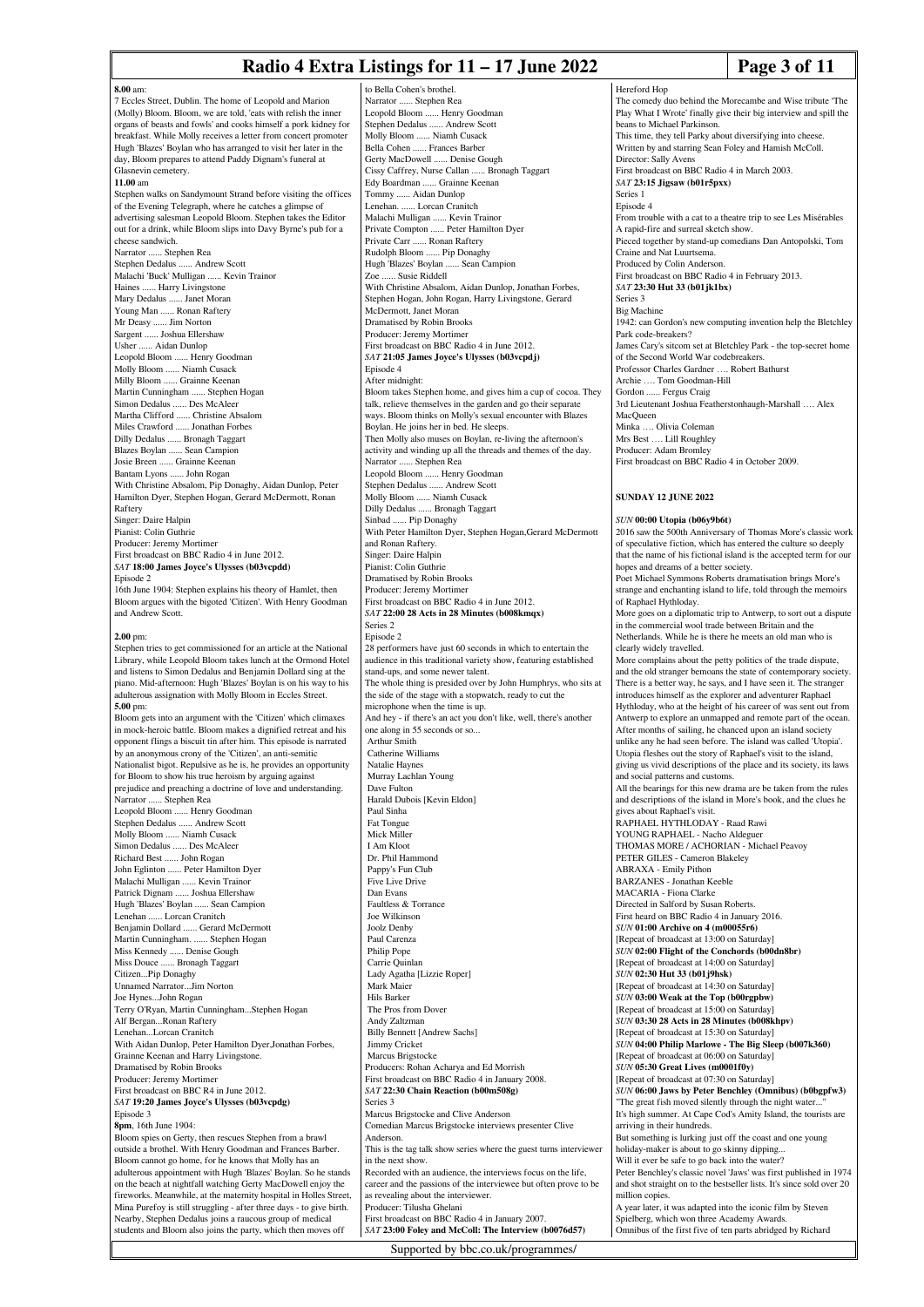### **Radio 4 Extra Listings for 11 – 17 June 2022** Page 4 of 11

Hamilton. Read by Henry Goodman. Producer: Justine Willett First broadcast on BBC Radio 4 in August 2018. *SUN* **07:10 Inheritance Tracks (b05nxmv6)** Benjamin Zephaniah Writer, poet and musician Benjamin Zephaniah chooses Bob and Marcia's Young, Gifted and Black, and Something Inside by Labi Siffre. *SUN* **07:20 Charles Dickens (b09hx1qc)** Dombey and Son (Omnibus) Episode 1 Mid-19th-century London. At last, a boy is born to Paul Dombey, but at what cost? Starring Alex Jennings and Robert Glenister. The fortunes of shipping firm owner, Paul Dombey. Originally published in monthly parts from 1846, Charles Dickens's novel appeared in one volume in 1848. Omnibus of the first five of twenty parts dramatised by Mike Walker. Charles Dickens ...... Alex Jennings Dombey ...... Robert Gleniste Florence ...... Abigail Hollick Young Florence ...... Eliza Darby Paul ...... Jacob Theato Mr Carker ...... Adrian Lukis Captain Cuttle ...... Trevor Peacock Mrs Brown ...... Geraldine James Dr Blimber ...... Robin Soans Mrs Pipchin ...... Flaminia Cinque Dr Peps ...... Karl Johnson Polly Toodles ...... Pam Ferris Susan ...... Nadine Marshall Walter ...... Joseph Arkley Young Walter ...... Jordan Clarke Toots ...... Sam Pamphilon Other parts played by: Ben Crowe Peter Marinker Simon Treves Alex Lanipekun Lloyd Thomas Music by Nicolai Abrahamsen. Directors: Jessica Dromgoole and Jeremy Mortimer. First broadcast on BBC Radio 4 in November 2007. *SUN* **08:30 Albert and Me (b049f20x)** Series 2 File Under Trouble Single dad Bryan takes a temporary admin job and chases a missing file. Stars Robert Lindsay and Pat Coombs. The struggles of single parent Bryan Archer to find work while raising his baby son, Albert. Bryan Archer …. Robert Lindsay Mum/Albert ...... Pat Coombs Mrs Willis …. Diana King Vera …. Marica Warren Edward …. Gorden Kaye Mr Charlesworth …. Bernard Gallagher Mrs Charlesworth …. Lynda Baron Sandra and Doreen …. Wendy Murray Written by Jim Eldridge. Incidental music by Max Harris. Producer: John Fawcett Wilson First broadcast on BBC Radio 2 in April 1983. *SUN* **09:00 Something to Shout About (b07wbb7d)** Series 1 Episode 12 The ad agency hires some bird-brained talent for a new campaign to promote rum. Comedy set in London advertising agency - Apsley, Addis, Cohen, Barbican, Blythe, Giddy & Partners. Written by Myles Rudge and Ronnie Wolfe. Michael …. Michael Medwin Maggie …. Eleanor Summerfield Janet .... Fenella Fielding Shirley …. Sheila Hancock Adrian …. Nicholas Phipps Barman/Actor …. Warren Mitchell Joey the Parrot …. Peter Hawkins Music by The Jingle Belles and The Bernie Fenton Quartet, under the direction of Cliff Adams. Producer: Trafford Whitelock First broadcast on the BBC Light Programme in September 1960. *SUN* **09:30 It's a Fair Cop (b08tcnmr)** Series 3 Cedric the Gnome The case of a missing gnome named Cedric. Series in which the audience makes the policing decisions as Alfie Moore takes them through a real-life crime scenario. Written and performed by the policeman-turned-comedian. Script Editor: Will Ing

Producer: Alison Vernon-Smith

A BBC Studios production for BBC Radio 4, first broadcast in June 2017. *SUN* **10:00 Desert Island Discs Revisited (b082m630)**

**America** Alice Walker From Beethoven to Stevie Wonder. Award-winning author, poet, feminist and activist, Alice Walker shares her castaway choices with Kirsty Young Her novel The Color Purple brought Alice worldwide attention and acclaim. The story of a poor black girl surviving in the deep American south, between the wars, it's a landmark work, disturbing and exhilarating in equal measure. If one subscribes to the idea that "art is a wound turned to light", then Alice Walker's early life proved crucial to her future creations. Shot and blinded in one eye by her brother's BB gun it was through the isolation of her injury that she began to write. She once described poetry as "medicine". She has also said, "I know the world's a mess, but there's so much that's gorgeous in it. I wish everybody could have what I have First broadcast on BBC Radio 4 in May 2013. *SUN* **10:45 David Attenborough's Life Stories (b00lyx6f)** Series 1 The Serpent's Stare Underground animals are very different to the animals that spend their life on the surface. They are a different shape, their senses are tuned in a very different way and they manifestly come from a different world. Does this explain the stare of the snake? Series of talks by Sir David Attenborough on the natural histories of creatures and plants from around the world. Sir David has just been awarded an even more prestigious honour - the Knight Grand Cross of the Order of St Michael and St George for his services to TV, broadcasting and conservation. Producer: Julian Hector First broadcast on BBC Radio 4 in August 2009. *SUN* **11:00 Radiolab (m00186b0)** Series 9 Dusty Docs Radiolab is a Peabody-award winning show about curiosity. Where sound illuminates ideas, and the boundaries blur between science, philosophy, and the human experience. Radiolab explores British imperial rule in Kenya, and the power documents to prove grave historical wrongs Jad Abumrad and the Radiolab team investigate a strange world. From WNYC. First broadcast on public radio in the USA in 2015 and 2021. *SUN* **11:55 Inheritance Tracks (b05nxmv6)** [Repeat of broadcast at 07:10 today] *SUN* **12:00 Poetry Extra (m00186b2)** Poetry Please - Bloomsday Poet Daljit Nagra revisits the BBC's poetry archive and 100 years since the publication of Ulysses he selects Poetry Please: Bloomsday with poetry by James Joyce and Paul Durcan. Presented by Roger McGough. The programme also features the usual varied selection of listeners' requests for poets including Kenneth Slessor, Julia Darling and Fannie Stearns-Gifford. Producer Sally Heaven. Produced by Sally Heaven. First broadcast on BBC Radio 4 in 2015. *SUN* **12:30 HR (b01cw7kn)** Series 3 Gambled The two friends, having discovered that their pensions are worthless, take every measure thinkable to survive. Now they're hoping for a lottery win. Nigel William's retirement comedy series, starring Jonathan Pryce and Nicholas le Prevost. Peter ..... Jonathan Pryce Sam ..... Nicholas Le Prevos Dustman ..... Gerard McDermott Producer: Peter Kavanagh First broadcast on BBC Radio 4 in March 2012. *SUN* **13:00 The Dawn Watch by Maya Jasonoff (Omnibus) (b09g40dy)** The story of Joseph Conrad. Orphaned as a child, he went on to sail the seas and become the author of 'Heart Of Darkness' and 'Lord Jim'. Biography by Maya Jasonoff. After his father's death, young Conrad is in the care of his Uncle Tadeuz for some years. One day he announces his plans to go to sea, to travel to the great port of Marseilles and find a ship. How will his uncle react? Omnibus of five parts abridged by Katrin Williams. Read by Laurel Lefkow. Producer Duncan Minshull First broadcast on BBC Radio 4 in November 2017. *SUN* **14:10 Inheritance Tracks (m00061qr)** Jodie Kidd Former model and pub landlady Jodie Kidd chooses Dire Straits' Money for Nothing and Bob Marley's No Woman No Cry. *SUN* **14:20 Winifred Holtby - South Riding (Omnibus) (b007jrtm)** Episode 3 Sarah Burton encounters the bitter taste of loss and the joy of achievement, as the headmistress of Kiplington High School. Winifred Holtby's (1898-1935) most famous novel "South Riding" was published posthumously in 1936. It's a rich and memorable evocation of the characters of

Yorkshire's South Riding, their lives, loves and sorrows.

Supported by bbc.co.uk/programmes/

# Omnibus of the last five of fifteen episodes dramatised by Gill Sarah Burton....Sarah Lancashire

Starring Sarah Lancashire.

Mrs Beddows.....Carole Boyd

Adams.

Robert Carne....Philip Glen With: Susan Cookson Maggie Tagney Donald McBride Lucy Beaumont Annmarie Hosell Maya Foa Director: Melanie Harris First broadcast on BBC Radio 4 in May 1999. *SUN* **15:30 For One Night Only (p071zgyk)** [Repeat of broadcast at 02:30 on Saturday] *SUN* **16:00 Peter Tinniswood (m00186b5)** The Wireless Lady Winifred Leslie, the Grande Dame of radio drama, lives alone and thinks she's been forgotten. But when she's offered a part by a young producer at the age of 80, her memories come flooding back:. She recalls her three marriages, appearing on Radio 4's Desert Island Discs – and being Samuel Beckett's muse. Her companion in life is an old Bakelite wireless, which answers her back. Starring Billie Whitelaw and Christian Rodska. Peter Tinniswood's sad, funny and joyous celebration of the great days of radio. Winifred Leslie …… Billie Whitelaw The Wireless …… Christian Rodska Directed in Bristol by Shaun MacLoughlin. First broadcast on BBC Radio 4 in July 1996 *SUN* **17:00 Poetry Extra (m00186b2)** [Repeat of broadcast at 12:00 today] *SUN* **17:30 HR (b01cw7kn)** [Repeat of broadcast at 12:30 today] *SUN* **18:00 Fear on 4 (b00c82hm)** Series 3 2. Green and Pleasant The Man in Black's cautionary tale of the kidnapping of a "green" pop star with something to hide. A series of nerve-tinglers. Written by Bert Coules. Lisa …. Karen Archer Stephen …. Nigel Carrington Sarah …. Rebecca Jones The Man/'Mr Smith' …. Jonathan Tafler Police Inspector …. Brian Miller WPC …. Jenny Howe The Man in Black …. Edward de Souza Producer: Gerry Jones First broadcast on BBC Radio 4 in January 1991. *SUN* **18:30 Night Terrace (m00083jj)** Series 2 2. Full Steam The house lands on a starship powered by steam, complete with clockwork-powered first mate! There's more than one mystery afoot...but Anastasia and new housemate Sue seem to have it all in hand. This leaves Eddie feeling like a third wheel. Will he be any help in unravelling the secrets of the SSS Improbable?" Sci-fi comedy starring Neighbours' Jackie Woodburne. Anastasia Black …. Jackie Woodburne Eddie Jones …. Ben McKenzie Sue Denholm …. Petra Elliott Captain Fitzroy …. Andrew McClelland Aubrey …. Amanda Buckley Aubrey …. Dave Lamb Rosh …. Ming-Zhu Hii Additional voices: Richard Schipper Graeme Callaghan Brianna Williams John Richards David Ashton Writer: Ben McKenzie Music: David Ashtom Producers: Ben McKenzie and John Richards. A Splendid Chaps production. *SUN* **19:00 Radiolab (m00186b0)** [Repeat of broadcast at 11:00 today] *SUN* **19:55 Inheritance Tracks (b05nxmv6)** [Repeat of broadcast at 07:10 today] *SUN* **20:00 Peter Tinniswood (m00186b5)** [Repeat of broadcast at 16:00 today] *SUN* **21:00 Desert Island Discs Revisited (b082m630)** [Repeat of broadcast at 10:00 today] *SUN* **21:45 David Attenborough's Life Stories (b00lyx6f)** [Repeat of broadcast at 10:45 today] *SUN* **22:00 HR (b01cw7kn)** [Repeat of broadcast at 12:30 today] *SUN* **22:30 The Guns of Adam Riches (b01qfjmz)** Series 1 Mastermind Mastermind intends to kill the audience, unless a brave challenger from the front row can defeat him. Character comedy from 2011 Edinburgh Award winner, Adam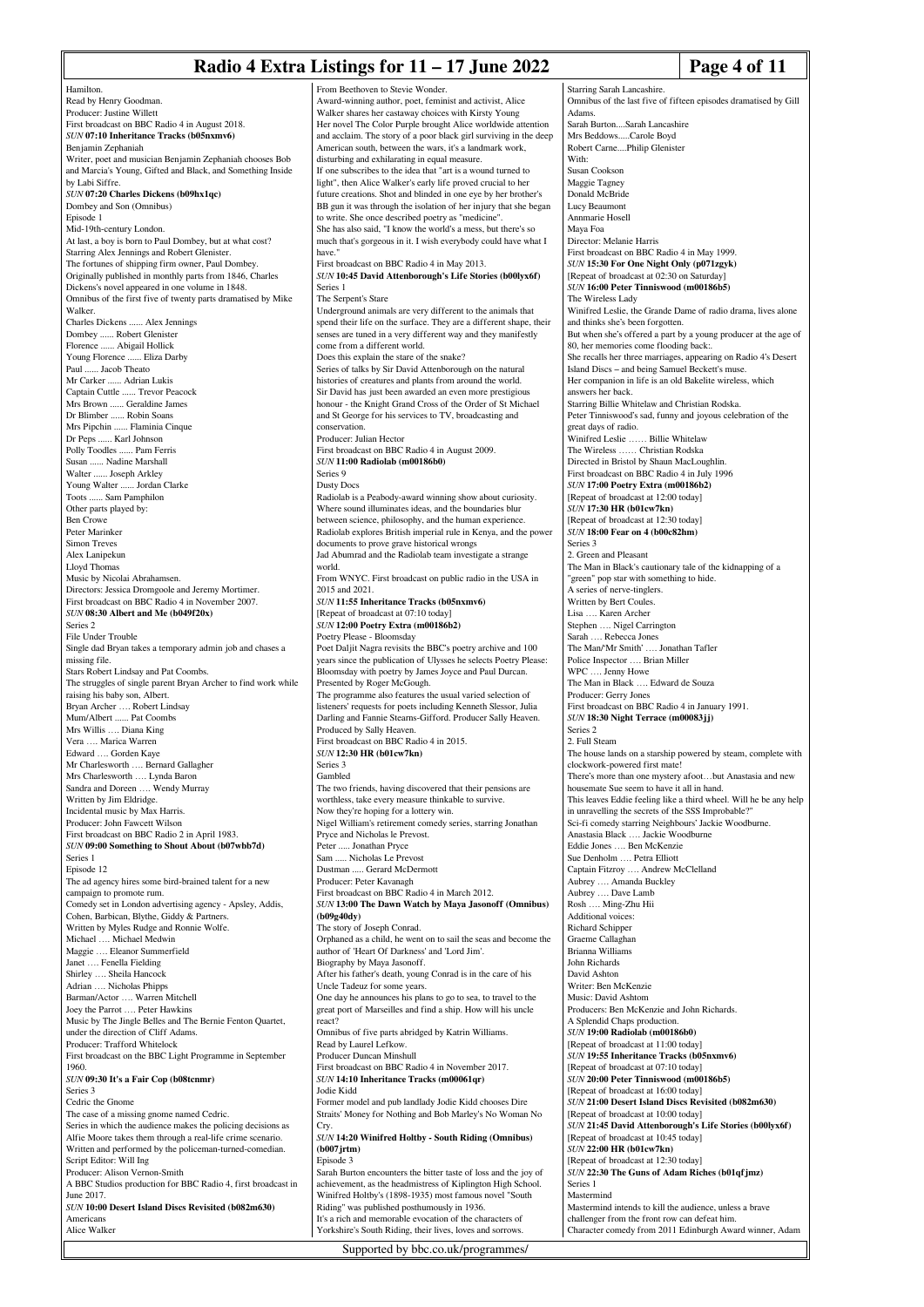#### **Radio 4 Extra Listings for 11 – 17 June 2022** Page 5 of 11

Pilot episode for the following series written by and starring

Alison Hatton.

With: Rebecca Front

Ben Willbond and Justin Edwards.

Riches. With fast-paced, of fbeat sketches, songs (there are no songs) and a generous dollop of audience interaction. Written by Adam Riches. With: Cariad Lloyd Jim Johnson Producers: Simon Mayhew-Archer & Rupert Majendie. First broadcast on BBC Radio 4 in February 2013. *SUN* **22:55 The Comedy Club Interviews (m0018j1s)** Sunil Patel 1/3 From **10.00pm** until midnight, seven days a week, the Comedy Club has two hours of comedy. Plus Iain Lee chats to Sunil Patel. *SUN* **23:00 The Masterson Inheritance (b007jq3n)** Series 2 The Gangrene of the Mastersons The Masterson's epic Crimean War struggle of carnage, carnality and cads. Award-winning improvised historical comedy series. Based entirely on audience suggestions - this is the unfolding saga of the Mastersons - a family at war with itself. Starring: Paul Merton Josie Lawrence Jim Sweeney Phelim McDermott Caroline Quentin Producer: Phil Clarke First broadcast on BBC Radio 4 in July 1994. *SUN* **23:30 John Finnemore's Double Acts (b08tcp50)** Series 2 Here's What We Do It's Pidge and Gavin! The old team back together again for one last mission. Starring Kieran Hodgson and Ethan Lawrence. Series of two-handers written by Cabin Pressure's John Finnemore. Pidge ...... Kieran Hodgson Gavin ...... Ethan Lawrence John Finnemore ...... Himself Producer: David Tyler A Pozzitive production for BBC Radio 4, first broadcast in July 2017. **MONDAY 13 JUNE 2022** *MON* **00:00 Fear on 4 (b00c82hm)** [Repeat of broadcast at 18:00 on Sunday] *MON* **00:30 Night Terrace (m00083jj)** [Repeat of broadcast at 18:30 on Sunday] *MON* **01:00 The Dawn Watch by Maya Jasonoff (Omnibus) (b09g40dy)** [Repeat of broadcast at 13:00 on Sunday] *MON* **02:10 Inheritance Tracks (m00061qr)** [Repeat of broadcast at 14:10 on Sunday] *MON* **02:20 Winifred Holtby - South Riding (Omnibus) (b007jrtm)** [Repeat of broadcast at 14:20 on Sunday] *MON* **03:30 For One Night Only (p071zgyk)** [Repeat of broadcast at 02:30 on Saturday] *MON* **04:00 Peter Tinniswood (m00186b5)** [Repeat of broadcast at 16:00 on Sunday] *MON* **05:00 Poetry Extra (m00186b2)** [Repeat of broadcast at 12:00 on Sunday] *MON* **05:30 HR (b01cw7kn)** [Repeat of broadcast at 12:30 on Sunday] *MON* **06:00 Dixon of Dock Green (b016pklm)** Series 2 The Key of the Nick There's supposed to be a surprise party to celebrate George's 21 years on the beat at Dock Green police station. But it turns into a night in cold storage instead as Dixon and Crawford are held hostage. Radio revival of BBC TV's famous copper, based at a London police station. Starring David Calder and Hamish Clark. Written for TV by Ted Willis and adapted for radio by Sue Rodwell. George Dixon ...... David Calder Andy Crawford ...... Hamish Clark Jimmy Todd ...... Carl Prekopp Tessa ...... Katharine Rodgers Albert Todd ...... Michael Fenton Stevens Director: Viv Beeby First broadcast on BBC Radio 4 in August 2006. *MON* **06:30 Unofficial Rosie (b007jlfq)** 1. Down These Mean Streets Merseyside mother of two Rosie Monaghan is 39 and redundant. Wondering what to do with the rest of her life - she decides to become a private detective... Paula Wilcox stars in Alan McDonald's six-part thriller serial. Rosie ...... Paula Wilcox Margie ...... Elizabeth Estensen Jerry ...... Christopher Bramwell<br>Mike Steve Hodson ... Steve Hodson Bob ...... Dominic Grounsell Siriol Jenkins Series 3 you? animal? June 2017. Series 89 **(b007jrx4)** Frenais. Series 25 Pilot Farley-Pittman react in different ways to the arrival of Dr

Carol ..... Helen Roberts Andrew ...... Kim Wall Others parts played by: Federay Holmes Matthew Morgan Nicholas Murchie Music composed by Peter Howell. Director: Tracey Neale First broadcast on BBC Radio 4 in November 1993. *MON* **07:00 It's a Fair Cop (b08v894j)** Collision Decision What is the most broken law in Britain? The Road Traffic Act 1988. Drivers will have a collision once every 17 years, but how many report them? When do you have to report it and when don't Alfie raises all sorts of issues involving police impartiality, fairness, discretion and the question - when is an animal not an Series in which the audience makes the policing decisions as Alfie Moore takes them through a real-life crime scenario. Written and performed by the policeman-turned-comedian. Script Editor: Will Ing Producer: Alison Vernon-Smith A BBC Studios production for BBC Radio 4, first broadcast in *MON* **07:30 Just a Minute (m00180ct)** Gert Lush, Eurovision and British Tapas Sue Perkins challenges Dane Baptiste, Jayde Adams, Jan Ravens and Paul Merton to speak for 60 seconds without repetition, deviation or hesitation. The long-running Radio 4 national treasure of a parlour game is back for a new series with subjects this week ranging from Gert Lush to British Tapas. Production co-ordinator: Caroline Barlow Sound editor: Marc Willcox Producer: Hayley Sterling A BBC Studios Production *MON* **08:00 Whatever Happened to the Likely Lads?** Storm in a Tea Chest Bob and Terry take a trip down memory lane. Starring James Bolam and Rodney Bewe Created and written for BBC TV by Dick Clement and Ian La Adapted for BBC Radio by Patrick Tilley. Terry Collier …. James Bolam Bob Ferris …. Rodney Bewes Thelma Chambers …. Brigit Forsyth Police Sergeant …. Robert Gillespie Producer: John Browell Originally lost from the archive, the audio was recovered in a BBC Treasure Hunt. First broadcast on BBC Radio 4 in September 1975. *MON* **08:30 Tales From the Mausoleum Club (b007jnlh)** The Turn of the Knob Miss Primrose shares a gruesome story of her time as governess at a country mansion. Starring Miranda Richardson, Martin Jarvis, Rosemary Leach, Brenda Blethyn and Roy Hudd. Star-packed curious and macabre comedy series set in a very exclusive London club. Written by Ian Brown and James Hendrie. Miss Primrose …… Miranda Richardson Mr Wright …… Martin Jarvis Mrs Stark …… Rosemary Leach Ruth …… Brenda Blethyn Mr Stark …… Hugh Lloyd Sorpressa …… Roy Hudd Queenie …… Rachel Gurney Green …… Royce Mills Laurence …… Phil Nice Producer: Paul Spencer. First broadcast on BBC Radio 4 in January 1987. *MON* **09:00 Counterpoint (b011tzkx)** 2011 Semi-final 2 Paul Gambaccini chairs the second semi-final of 2011's search to find the nation's musical mastermind. Richard Foster from Crowborough Andrew Killeen from Birmingham Paul McKenna Sutton Coldfield From the BBC Radio Theatre in London. The quiz tests the competitors' knowledge of the core classics. as well as film and stage music, jazz, rock and pop. There are plenty of musical surprises, and forgotten or rarely-heard extracts, alongside long-established favourite Producer: Paul Bajoria First broadcast on BBC Radio 4 in June 2011. *MON* **09:30 Double Science (b012ry02)** Teacher turmoil erupts at a Sixth Form College specialising in drama, when a new female head arrives determined to revitalise the science department. Incompetent science teachers Dr Colin Jackson and Dr Ke

Raza Jaffrey Dustin Demri-Burns Producer: Adam Bromley First broadcast on BBC Radio 4 in July 2007. *MON* **10:00 Twenty Thousand Streets under the Sky (b07g8d1l)** 1. The Midnight Bell London, 1927: Bob meets a prostitute called Jenny and Ella is invited to the theatre by Mr Eccles. Starring Steven Pacey, Annette Badland, Emily Morgan and John Moffatt. Patrick Hamilton's semi-autobiographical trilogy set in working class, inter-war London. Dramatised in three parts by Frederic Bradnum. Bob ...... Steven Pacey Ella ...... Annette Badland Jenny ...... Emily Morgan Ernest Eccles ...... John Moffatt Rex ...... Christopher Good Andy ...... David Goudge Tom ...... Paul Downing Marian ...... Margot Boyd Bella ...... Joan Mathes Violet ...... Alice Arnold Ella's Mother ...... Anna Cropper Guvnor ...... David King Mrs Guvnor ...... Jo Kendall Other parts played by: Vincent Brimble Brian Miller Joan Walker Producer: Glyn Dearman First broadcast on BBC Radio 4 in November 1989. *MON* **11:00 TED Radio Hour (m0018748)** Series 9 Changing Our Minds A journey through fascinating ideas based on talks by riveting speakers on the TED (Technology, Entertainment, Design) stage. Manoush Zomorodi explores how we can better admit to being wrong, change our minds and rethink our ideas for the better. First broadcast in the USA on National Public Radio in 2021. *MON* **11:50 Inheritance Tracks (m001874b)** Jess Gillam Saxophonist Jess Gillam chooses 'The Whole of the Moon' by The Waterboys and 'Stars' sung by Nina Simone Live at Montreux 1976. *MON* **12:00 Whatever Happened to the Likely Lads? (b007jrx4)** [Repeat of broadcast at 08:00 today] *MON* **12:30 Tales From the Mausoleum Club (b007jnlh)** [Repeat of broadcast at 08:30 today] *MON* **13:00 Dixon of Dock Green (b016pklm)** [Repeat of broadcast at 06:00 today] *MON* **13:30 Unofficial Rosie (b007jlfq)** [Repeat of broadcast at 06:30 today] *MON* **14:00 Jaws by Peter Benchley (b0bgc190)** 6. 'He didn't see the fin rise behind him.' Will it ever be safe to go back into the water? Henry Goodman continues Peter Benchley's classic 1974 novel, and one of the greatest movies of all time. Amity's beaches are open again for the 4th July weekend. But Brody is nervous... This 1974 novel shot straight on to the bestseller lists, and has since sold some 20 million copies. It was adapted into the iconic film by Steven Spielberg a year later. The film won three Academy Awards. Produced by Justine Willett Abridged by Richard Hamilton First broadcast on BBC Radio 4 in August 2018. *MON* **14:15 Charles Dickens (b09hzrvj)** Dombey and Son Episode 6 Dombey is in deep mourning for his son. Florence turns to her father for solace, but he turns away. Charles Dickens's 1846 story following the fortunes of shipping firm owner, Paul Dombey. Dramatised in 20 parts by Mike Walker. Charles Dickens........<br>Dombey................... .......Robert Glenister Edith............................Helen Schlesinger<br>Florence......................Abigail Hollick .<br>Abigail Hollick Captain Cuttle............Trevor Peacock Mr Carker...................Adrian Lukis Major..........................Nicky Henson Walter........................Joseph Arkley Mrs Brown.................Geraldine James<br>Mrs Skewton............. Fenella Fielding Mrs Skewton............. Fenella Fielding Nadine Marshall Toots.........................Sam Pamphilon Ben Crowe Rob............................Lloyd Thomas Other parts played by Alex Lanipekun and Simon Treves.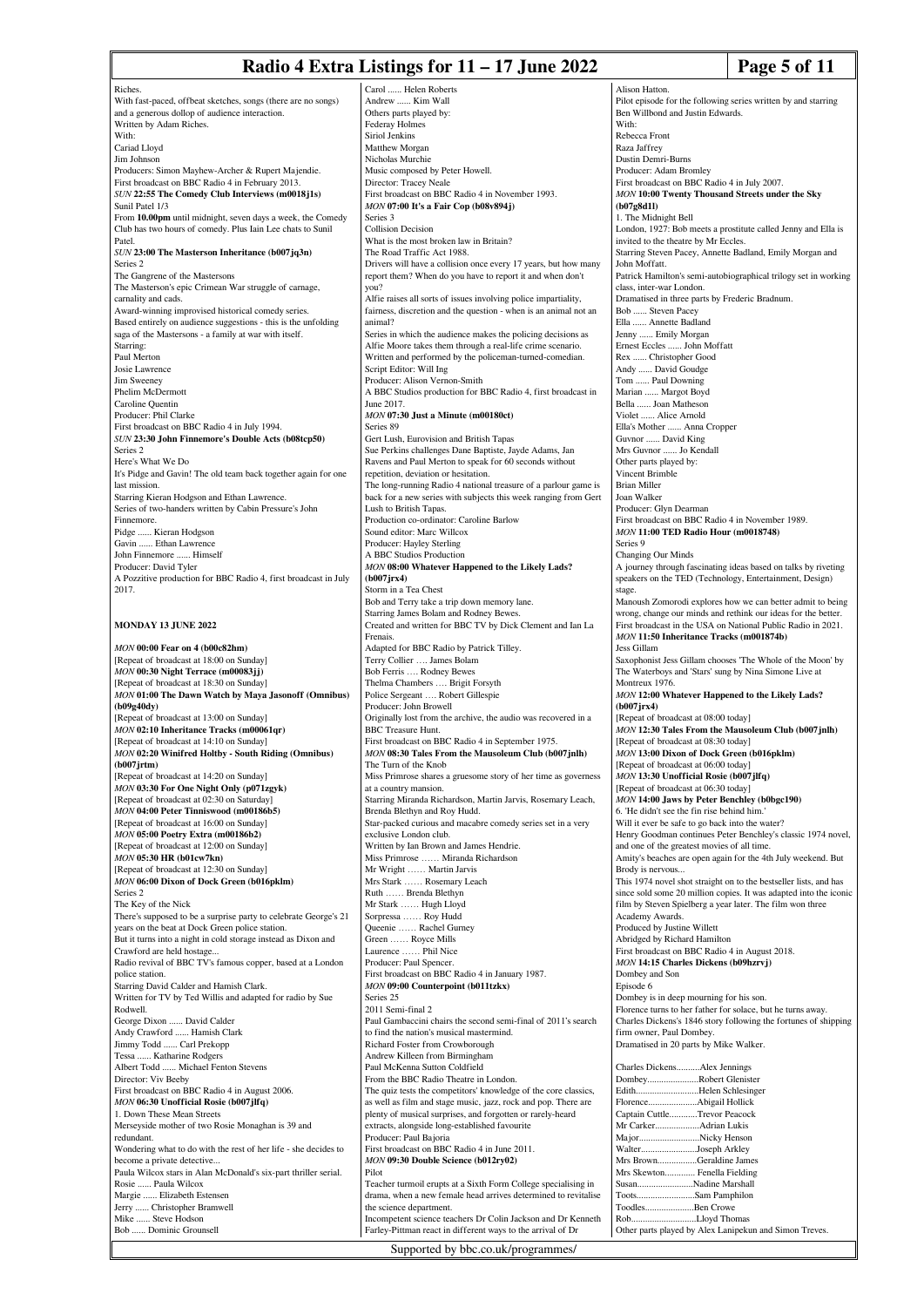#### **Radio 4 Extra Listings for 11 – 17 June 2022** Page 6 of 11

Music by Nicolai Abrahamsen. Directed by Jeremy Mortimer and Jessica Dromgoole. First broadcast on BBC Radio 4 in November 2007. *MON* **14:30 Mark Steel Does Hip Hop (b08fgyb6)** Mark Steel loves Hip Hop in foreign languages. Even though he can't understand a word; he loves the energy and attitude. In this programme he hopes to persuade you that far from the violent, misogynistic 'anti-music' it is sometimes thought to be by its critics Hip Hop is where it is at for young people all over the world today.The simple combination of a beat and words has proved itself endlessly adaptable and it has taken root in cultures from Iceland to Iran from Tanzania to Taiwan. When pop and rock burst upon the world in the 50's it was the voice of rebellion but became so closely aligned with English that for decades young people around had little choice but to look to people who sang in an alien tongue if they wanted to join the party - lacking the confidence or means to compete with the soft power of Anglo American musicians. Hip Hop and the internet has changed that; The big American record companies are no longer gate keepers to music that they once were and the simplicity of 'rapping' in a vernacular has proved a powerful combination that's given birth to vibrant hip hop scenes in most countries in the world. In this programme we visit Iceland and then hear from artists from Africa, Asia and Latin America where Hip Hop has become the dominant form of music through which young people talk among themselves about the big and small issues in their lives. Producer: Kevin Mousley First broadcast on BBC Radio 4 in 2017. *MON* **15:00 Twenty Thousand Streets under the Sky (b07g8d1l)** [Repeat of broadcast at 10:00 today] *MON* **16:00 Counterpoint (b011tzkx)** [Repeat of broadcast at 09:00 today] *MON* **16:30 Double Science (b012ry02)** [Repeat of broadcast at 09:30 today] *MON* **17:00 It's a Fair Cop (b08v894j)** [Repeat of broadcast at 07:00 today] *MON* **17:30 Just a Minute (m00180ct)** [Repeat of broadcast at 07:30 today] *MON* **18:00 Methuselah's Children by Robert A Heinlein (b007rsz2)** 5. New World After entering the alien temple, a colonist returns as a broken man. Paul Birchard continues Robert Heinlein's sci-fi novel. Set up in the late 19th century, the aim of the Howard Foundation is to prolong human life via selective breeding and financial encouragement. Abridged by Bert Coules. Produced at BBC Scotland by Bruce Young. Made for BBC 7 and first broadcast in July 2007. *MON* **18:30 A Good Read (b045z93z)**

Roger Michell and Aminatta Forna Notting Hill film director Roger Michell and writer Aminatta Forna talk about books they love with Harriett Gilbert. Aminatta Forna's choice: The Rabbit House by Laura Alcoba Publisher: Portobello Books Roger Michell's choice: The Adventures Of Huckleberry Finn by Mark Twain Publisher: Collins Classics Harriett Gilbert's choice: Goodbye to All That by Robert Graves Publisher: Penguin Producer Beth O'Dea First broadcast on BBC Radio 4 in 2014. *MON* **19:00 Whatever Happened to the Likely Lads? (b007jrx4)** [Repeat of broadcast at 08:00 today] *MON* **19:30 Tales From the Mausoleum Club (b007jnlh)** [Repeat of broadcast at 08:30 today] *MON* **20:00 Dixon of Dock Green (b016pklm)** [Repeat of broadcast at 06:00 today] *MON* **20:30 Unofficial Rosie (b007jlfq)** [Repeat of broadcast at 06:30 today] *MON* **21:00 TED Radio Hour (m0018748)** [Repeat of broadcast at 11:00 today] *MON* **21:50 Inheritance Tracks (m001874b)** [Repeat of broadcast at 11:50 today] *MON* **22:00 Just a Minute (m00180ct)** [Repeat of broadcast at 07:30 today] *MON* **22:30 Rubbish (b00770g2)** Series 1 Diversity Meet Martin Christmas, local government officer, cynic and manic-depressive. Martin is in search for inner peace but is held back by his yearly visit to the diversity workshop, by having to come up with slogans for a rubbish bus and by pagans in the Youth and Leisure department trying to recruit him. Then to top it all he keeps seeing the image of a bloke with metal plate in his jaw. Reece Dinsdale stars in the first of two series by Tony Bagley. Martin ...... Reece Dinsdale Karen ...... Oriane Messina Roger ...... Paul Copley Don ...... Mark Maier Sarah ...... Nicola Walker Bryan ...... Neil Edmond

Barney ...... James Lance Chris ...... Jim North .. Paul Reynolds Producer: Claire Bartlett First broadcast on BBC Radio 4 in October 2006. *MON* **23:00 The News Quiz (m00181mh)** Series 108 Episode 8 In the final episode of this series, Andy Zaltzman is joined by Alice Fraser, Ria Lina, Chris McCausland and Maisie Adam to discuss Boris Johnson surviving a confidence vote. The panel also examine the Queen's Jubilee, rumours that the Pope might be resigning and whether climate change is making people shrink. Hosted and written by Andy Zaltzman with additional material from Alice Fraser, Heidi Regan and Jade Gebbie. Producer: Georgia Keating Executive Producer: James Robinson Production co-ordinator: Ryan Walker-Edwards A BBC Studios Production *MON* **23:30 Andrew Maxwell's Public Enemies (b03f8g6l)** Drugs Trade The drugs trade is one of our few booming industries. Andrew looks at the facts behind both the illegal and legal drugs. What are the risks? What are the problems? And what can we do about either? Andrew Maxwell is one of the UK's most informed and fearless stand ups. In this series of one-off stand up shows, he uses his trademark intelligence and political incisiveness to dig behind the clichés and assumptions about four possible threats to British society: food, the internet, drugs and Nationalism. This series showcases a comedian at the top of his abilities tackling difficult and important 'slow news' topics with a depth and perceptiveness that remains outside the remit of mainstream 'topical' comedy. Written and performed by Andrew Maxwell. Script edited by Paul Byrne. Producer: Ed Morrish First broadcast on BBC Radio 4 in October 2013. **TUESDAY 14 JUNE 2022** *TUE* **00:00 Methuselah's Children by Robert A Heinlein (b007rsz2)** [Repeat of broadcast at 18:00 on Monday] *TUE* **00:30 A Good Read (b045z93z)** [Repeat of broadcast at 18:30 on Monday] *TUE* **01:00 Dixon of Dock Green (b016pklm)** [Repeat of broadcast at 06:00 on Monday] *TUE* **01:30 Unofficial Rosie (b007jlfq)** [Repeat of broadcast at 06:30 on Monday] *TUE* **02:00 Jaws by Peter Benchley (b0bgc190)** [Repeat of broadcast at 14:00 on Monday] *TUE* **02:15 Charles Dickens (b09hzrvj)** [Repeat of broadcast at 14:15 on Monday] *TUE* **02:30 Mark Steel Does Hip Hop (b08fgyb6)** [Repeat of broadcast at 14:30 on Monday] *TUE* **03:00 Twenty Thousand Streets under the Sky (b07g8d1l)** [Repeat of broadcast at 10:00 on Monday] *TUE* **04:00 Counterpoint (b011tzkx)** [Repeat of broadcast at 09:00 on Monday] *TUE* **04:30 Double Science (b012ry02)** [Repeat of broadcast at 09:30 on Monday] *TUE* **05:00 It's a Fair Cop (b08v894j)** [Repeat of broadcast at 07:00 on Monday] *TUE* **05:30 Just a Minute (m00180ct)** [Repeat of broadcast at 07:30 on Monday] *TUE* **06:00 The Blackburn Files (b007w4dj)** Series 3 1. A Case of Winners and Losers Private-eye Steven J Blackburn is still trailing his assistant behind him, but she's rapidly catching up. At the allotments, a mucky war of the flowers has broken out. Finetime Fontayne stars as Stephen J Blackburn. One of four more cases for the ex-pitman turned investigator and his government scheme-funded assistant Tracey. Set in a South Yorkshire town that's seen better days. Stephen J Blackburn ...... Finetime Fontayne Tracey Duggan ...... Judy Flynn Ted Turner ...... Chris Brailsford Dr Hatten ...... Christopher Wilkinson Dad ...... John Branwell Written by Ian McMillan, Martyn Wiley and Dave Sheasby Director: Dave Sheasby First broadcast on BBC Radio 4 in March 1993. *TUE* **06:30 Unofficial Rosie (b007jlg3)** 2. Following From In Front Who is novice private-eye Rosie Monaghan's mystery client? And how do you trail somebody? Paula Wilcox stars in Alan McDonald's six-part thriller serial. Rosie ...... Paula Wilcox Margie ...... Elizabeth Estensen Jerry ...... Christopher Bramwell Andrew ...... Kim Wall Graham ...... David Thorpe Bob ...... Dominic Grounsell

Music composed by Peter Howell. Director: Tracey Neale First broadcast on BBC Radio 4 in November 1993. *TUE* **07:00 Ayres on the Air (b01b30dr)** Series 2 Animals More light hearted verse and comic sketches from Pam Ayres. Parrots, limpets and highland cattle are in Pam Ayres's poetic zoo. With: Geoffrey Whitehead Felicity Montagu Written by Pam Ayres, Chris Thompson, Peter Reynolds and Jan Etherington. Producer Claire Jone First broadcast on BBC Radio 4 in March 2006. *TUE* **07:30 Daphne Sounds Expensive (b08zdh20)** Series 2 Horror Thwarting Jason's plans to make a horror episode, Phil and George hope to appease the Twitter trolls by keeping the show nice and family friendly - all with the help of Sir Paul **McCartney** Join critically-acclaimed sketch trio, Daphne, as they pull out all the stops in a dazzling array of peculiar characters, whacky scenarios, dodgy remarks, curious observations, minor altercations and major peacemaking - served on a bed of catchy little numbers with a live nine-piece band. Written by and starring: Jason Forbes, Phil Wang & George Fouracres Original music composed by Jeff Carpenter Orchestrator: Simon Nathan The Daphnettes were the London Musical Theatre Orchestra: Musical Director - Freddie Tapner Violin - Debs White Cello - Nick Squires Trumpet - Michael Maddocks Trombone - Elliot Pooley Tenor Sax - Joe Atkin Reeves Drum Kit - Ben Hartley Percussion - Ben Burton Piano - Jon Ranger Bass - Jack Cherry The Production Coordinator was Hayley Sterling It was produced by Matt Stronge and was a BBC Studios production. *TUE* **08:00 The Goon Show (b014s6hl)** Series 6 The Secret Escritoire Neddie Seagoon's furniture is at the centre of a Malayan manshrinking plot Groundbreaking, surreal BBC radio comedy written by Spike Milligan and Eric Sykes. Starring: Peter Sellers Harry Secombe Spike Milligan First billed as Crazy People, ten series of The Goon Show were recorded between 1951 and 1960, but sadly many of the earliest shows weren't kept in the archive. With the Ray Ellington Quartet and Max Geldray. Orchestra conducted by Wally Stott. Announcer: Wallace Greenslade Producer: Peter Eton First broadcast on the BBC Home Service in September 1955. *TUE* **08:30 King Street Junior (b007jmmv)** Series 6 A Day at the Centre Chaos reigns when Mr Sims' class win a trip to the 'Blue Peter' TV studio. Created and written by Jim Eldridge CAST: Mr Sims …. Karl Howman Mr Beeston …. James Grout Mr Holliday .... Tom Watson Mrs Stone …. Margaret John Mr Long …. Paul Copley Mrs Patterson …. Deirdre Costello Mrs Rudd …. Vivienne Martin Miss Lewis …. Marlene Sidaway Blue Peter PA …. Helena Breck Simon Bullock (Floor Manager) Assistant Floor Manager …. Sue Broomfield BBC Commissionaire …. Ian Lindsay Eddie …. Frank Coda Ranjit …. Kemal Ibrahim Jane …. Natalie Brown Subi …. Anna Williams Tina …. Louise Roberts Cindy …. Caroline Dandeker Tommy …. Trevor Thomas The sixth of ten series of 'King Street Junior'. The comedy drama ran between 1985 and 1998. 'King Street Junior' Revisited ran from 2002 to 2005. Producer: John Fawcett Wilson First broadcast on BBC Radio 4 in July 1991. *TUE* **09:00 The News Quiz (m00181mh)** [Repeat of broadcast at 23:00 on Monday]

Bill Dominic Letts

Supported by bbc.co.uk/programmes/

Carol ...... Helen Roberts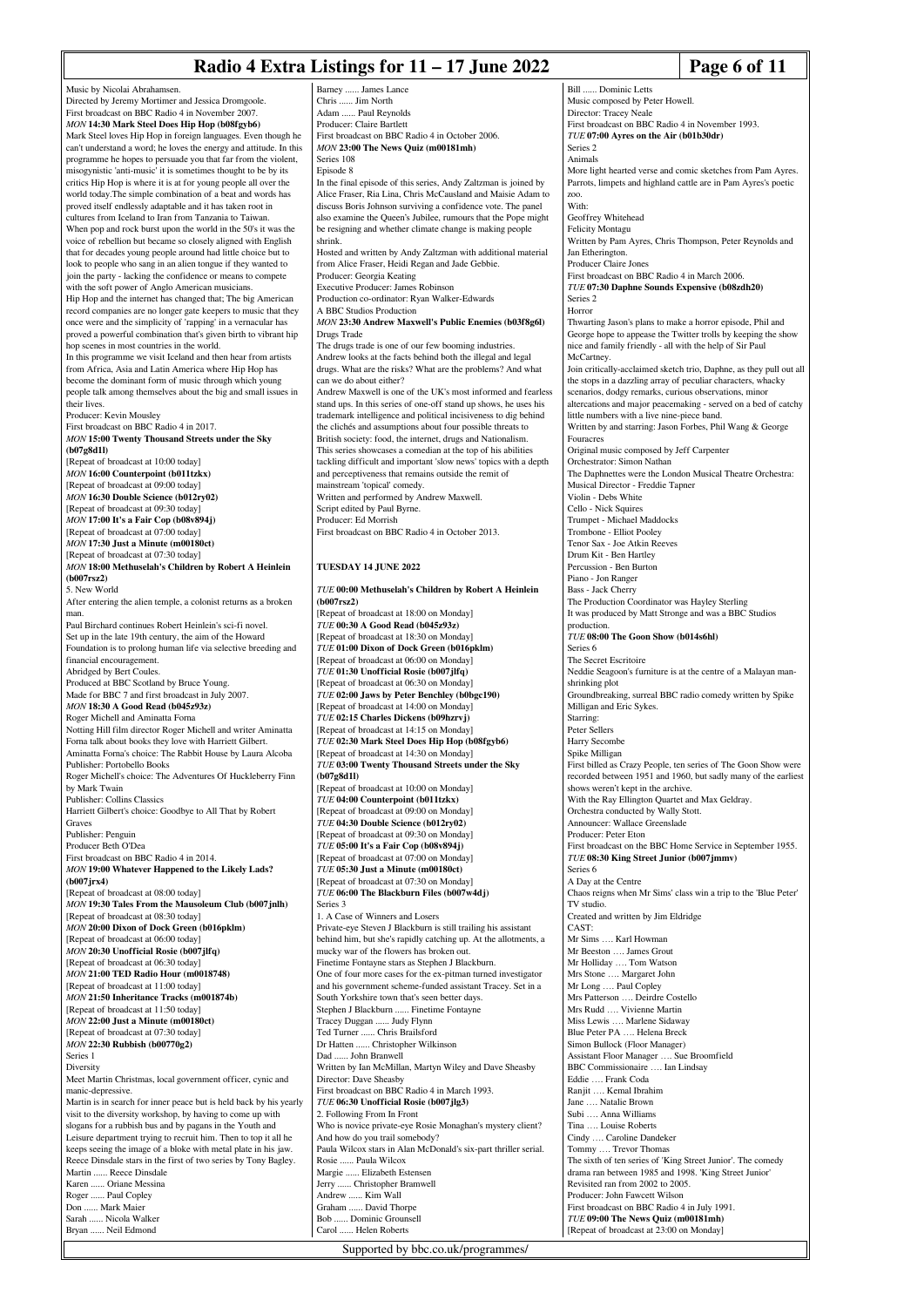#### **Radio 4 Extra Listings for 11 – 17 June 2022** Page 7 of 11

*TUE* **09:30 Chambers (b007jp9b)** Series 2 A Case With a View When barrister John Fuller-Carp's ambitions to become a QC take a downward turn, he takes extreme action Clive Coleman's sitcom about the questionable practices of a group of barristers. John Fuller Carp ...... John Bird Hilary Tripping ...... James Fleet Vince ...... Jonathan Kydd With Jonathan Coy, Steven Emrys, Rachel Atkins, John Rowe and Chris Pavlo. Producer: Paul Schlesinger First broadcast on BBC Radio 4 in June 1998. *TUE* **10:00 Twenty Thousand Streets under the Sky (b07gbpn0)** 2. The Siege of Pleasure London, 1927. Prostitute Jenny tells of her fall from grace and Mr Eccles makes plain his feelings for Ella. Starring Steven Pacey, Annette Badland, Emily Morgan and John Moffatt. Patrick Hamilton's semi-autobiographical trilogy set in working class, inter-war London. Bob ...... Steven Pacey Ella ...... Annette Badland Jenny ...... Emily Morgan Ernest Eccles ...... John Moffatt Rex.... Christopher Good Andy .... David Goudge Marian ....Margot Boyd Bella .... Joan Matheson Tom ... Paul Downing Violet ... Alice Arnold Prunella .... Elizabeth Mansfield Guvnor .... David King Mrs Guvnor .... Jo Kendall Dramatised by Frederic Bradnum. Producer: Glyn Dearman First broadcast on BBC Radio 4 in November 1989. *TUE* **11:00 Archive on 4 (b00b410m)** Sir Anthony Eden Former Foreign Secretary Douglas Hurd uses the BBC Archives to explore the life of his predecessor Anthony Eden. Eden's reputation is forever associated with the 1956 Suez crisis, but Hurd begins his journey much earlier with rare recordings of his radio talks and speeches from the 1930s before becoming Foreign Secretary at the age of 38. He goes on to explore Eden's role in the front line of Churchill's government and his central role in settling the Indo-Chines War in 1954. Producer: Phil Tinline First broadcast on BBC Radio 4 in May 2008. *TUE* **12:00 The Goon Show (b014s6hl)** [Repeat of broadcast at 08:00 today] *TUE* **12:30 King Street Junior (b007jmmv)** [Repeat of broadcast at 08:30 today] *TUE* **13:00 The Blackburn Files (b007w4dj)** [Repeat of broadcast at 06:00 today] *TUE* **13:30 Unofficial Rosie (b007jlg3)** [Repeat of broadcast at 06:30 today] *TUE* **14:00 Jaws by Peter Benchley (b0bgfvhd)** 7. 'Sitting and waiting.' Will it ever be safe to go back into the water? Henry Goodman continues Peter Benchley's classic 1974 novel, and one of the greatest movies of all time. Brody, Hooper and Quint set out on their mission to find and kill the shark... This 1974 novel shot straight on to the bestseller lists, and has since sold some 20 million copies. It was adapted into the iconic film by Steven Spielberg a year later. The film won three Academy Awards. Produced by Justine Willett Abridged by Richard Hamilton First broadcast on BBC Radio 4 in August 2018. *TUE* **14:15 Charles Dickens (b09j0qc3)** Dombey and Son Episode 7 A trip to Leamington brings Dombey into the circle of the formidable Mrs Skewton. Charles Dickens's 1846 story following the fortunes of shipping firm owner, Paul Dombey. Dramatised by Mike Walker. Charles Dickens..........Alex Jennings Dombey........................Robert Glenister<br>Edith Helen Schlesing Edith...........................Helen Schlesinger Florence.....................Abigail Hollick Captain Cuttle...<br>Mr Carker Adrian Lukis. Major..........................Nicky Henson Walter...........................Joseph Arkley<br>Mrs Brown Geraldine Jam Mrs Brown.................Geraldine James Mrs Skewton............. Fenella Fielding Susan........................Nadine Marshall Sam Pamphilon. Toodles.....................Ben Crowe Rob............................Lloyd Thomas Other parts played by Alex Lanipekun and Simon Treves. Music by Nicolai Abrahamsen. Series 9 pigeon. 2019. Earth. London. garden.

Directed by Jeremy Mortimer and Jessica Dromgoole. First broadcast on BBC Radio 4 in November 2007. *TUE* **14:30 Jim Allen: A Man of His Words (b04wwkhq)** In 1978, Christopher Eccleston was inspired to work in television after watching the BBC Play For Today, The Spongers. A shattering piece of drama about the impact of welfare cuts, its devastating ending shocked the viewing public. In this programme, Christopher returns to Manchester to discover more about Jim Allen, the playwright behind The Spongers - a man who "wrote beautifully about real people's lives". His many works include Days of Hope, United Kingdom,<br>Raining Stones, Land & Freedom, and the controversial theatre. Raining Stones, Land  $&$  Freedom, and the controversial theatre piece, Perdition. With contributions from Ken Loach and Jimmy McGovern, we hear about the life of the former docker, miner and labourer, a lifelong passionate Socialist with an acute ear for the rhythms of working class speech. Producer: Elizabeth Foster First broadcast on BBC Radio 4 in 2015. *TUE* **15:00 Twenty Thousand Streets under the Sky (b07gbpn0)** [Repeat of broadcast at 10:00 today] *TUE* **16:00 The 3rd Degree (m00075jf)** University of Aberdeen A funny and dynamic quiz show hosted by Steve Punt - this week from the University of Aberdeen with specialist subjects including Law, Language and Linguistics and Music and questions ranging from Scottish Gaelic fishing jargon to Scottish Stop and Search Law via mallets, marimbas and a dead The programme is recorded on location at a different University each week, and it pits three Undergraduates against three of their Professors in an original and fresh take on an academic quiz. The rounds vary between Specialist Subjects and General Knowledge, quickfire bell-and-buzzer rounds and the Highbrow and Lowbrow round cunningly devised to test not only the students' knowledge of current affairs, history, languages and science, but also their Professors' awareness of television, sport, and quite possibly Ed Sheeran. In addition, the Head-to-Head rounds see students take on their Professors in their own subjects, offering plenty of scope for mild embarrassment on both sides. Producer: David Tyler A Pozzitive production for BBC Radio 4, first broadcast in July *TUE* **16:30 Chambers (b007jp9b)** [Repeat of broadcast at 09:30 today] *TUE* **17:00 Ayres on the Air (b01b30dr)** [Repeat of broadcast at 07:00 today] *TUE* **17:30 Daphne Sounds Expensive (b08zdh20)** [Repeat of broadcast at 07:30 today] *TUE* **18:00 Methuselah's Children by Robert A Heinlein (b007s5dq)** 6. The Secret Heartbroken Lazarus Long's thoughts begin to turn to home on Paul Birchard concludes Robert Heinlein's sci-fi novel. Set up in the late 19th century, the aim of the Howard Foundation is to prolong human life via selective breeding and financial encouragement. Abridged by Bert Coules. Produced at BBC Scotland by Bruce Young. Made for BBC 7 and first broadcast in July 2007. *TUE* **18:30 Soul Music (b07z43fm)** Series 23 Jerusalem "Jerusalem" has become a quintessentially middle-class and very English song, but it is held in the hearts and memories of people from different backgrounds and cultures. There is a bit of cricket - Jonathan Agnew (Aggers) discusses England's stunning and unexpected victory in the 2005 Ashes. Jerusalem reminds of that extraordinary summer. We hear from Pamela Davenport, the daughter of a man who felt that the words of Jerusalem highlighted inequality in society; lack of money prevented him fulfilling his academic potential and he died in a care home that didn't care well .<br>enough for him. For the American poet, Ann Lauterbach, the unusual and littleknown Paul Robeson version was the theme-tune to her escape from the difficult years of Nixon and Vietnam to 1960s The singer, Janet Shell, recalls the burial of her Great Uncle who was killed during World War One, but whose body was only discovered in 2009. Susanne Sklar - a scholar of William Blake - discusses the inspiration behind the words of the poem. Probably, she says, he wrote them while awaiting his trial for sedition; he was in trouble for fighting with a soldier who had urinated in his The composer and writer, Paul Spicer, plays, sings and talks through the tune which was composed by Sir Hubert Parry. Producer: Karen Gregor First broadcast on BBC Radio 4 in July 2016. *TUE* **19:00 The Goon Show (b014s6hl)** [Repeat of broadcast at 08:00 today]

*TUE* **19:30 King Street Junior (b007jmmv)** [Repeat of broadcast at 08:30 today]

*TUE* **20:00 The Blackburn Files (b007w4dj)** [Repeat of broadcast at 06:00 today] *TUE* **20:30 Unofficial Rosie (b007jlg3)** [Repeat of broadcast at 06:30 today] *TUE* **21:00 Archive on 4 (b00b410m)** [Repeat of broadcast at 11:00 today] *TUE* **22:00 Daphne Sounds Expensive (b08zdh20)** [Repeat of broadcast at 07:30 today] *TUE* **22:30 Mark Steel's in Town (b01pc3by)** Series 4 Ottery St Mary Comedian Mark Steel looks under the surface of some of the UK's more distinctive towns to shed some light on the people, history, rivalries, slang, traditions, and eccentricities that makes them unique. Creating a bespoke stand-up set for each town, Mark performs the show in front of a local audience. This week, Mark visits Ottery St Mary in Devon to discuss Coleridge's embarrassing childhood, pixies, and what happens when you put five thousand people in a square with a lit tar barrel. As well as examining the less visited areas of Britain, Mark uncovers stories and experiences that resonate with us all as we recognise the quirkiness of the British way of life and the rich tapestry of remarkable events and people who have shaped where we live. In this series, Mark will visit Tobermory, Whitehaven, Handsworth, Ottery St Mary, Corby, and Chipping Norton. Additional material by Pete Sinclair. Produced by Sam Bryant. First broadcast on BBC Radio for in December 2012. *TUE* **23:00 What Does the K Stand For? (b0507mbg)** Series 2 A Royal Visit Mad about the monarchy. Stephen K Amos's sitcom about growing up black, gay and funny in 1980s south London. Written by Jonathan Harvey with Stephen K Amos. Stephen K Amos … Stephen K Amos Young Stephen … Shaquille Ali-Yebuah Stephanie Amos … Fatou Sohna Virginia Amos … Ellen Thomas Vincent Amos … Don Gilet Miss Bliss … Michelle Butterly Jayson Jackson … Frankie Wilson Margaret Cabourn-Smith … Fergie Producer: Colin Anderson First broadcast on BBC Radio 4 in January 2015. *TUE* **23:25 The Comedy Club Interviews (m0018j1v)** Sunil Patel 2/3 From **10.00pm** until midnight, seven days a week, the Comedy Club has two hours of comedy. Plus Iain Lee chats again to Sunil Patel. *TUE* **23:30 I've Never Seen Star Wars (b00rdzv8)** Series 3 Jenny Eclair Marcus Brigstocke invites his comic guest Jenny Eclair to try five things she's never done before including having a bikini wax. Whether the experiences are banal or profound, the show is about embracing the new and getting out of our comfort zones. The title comes from the fact that the show's producer and creator Bill Dare had never seen Star Wars. Producer: Bill Dare. First broadcast on BBC Radio 4 in March 2010. **WEDNESDAY 15 HINE 2022** *WED* **00:00 Methuselah's Children by Robert A Heinlein (b007s5dq)** [Repeat of broadcast at 18:00 on Tuesday] *WED* **00:30 Soul Music (b07z43fm)** [Repeat of broadcast at 18:30 on Tuesday] *WED* **01:00 The Blackburn Files (b007w4dj)** [Repeat of broadcast at 06:00 on Tuesday] *WED* **01:30 Unofficial Rosie (b007jlg3)** [Repeat of broadcast at 06:30 on Tuesday] *WED* **02:00 Jaws by Peter Benchley (b0bgfvhd)** [Repeat of broadcast at 14:00 on Tuesday] *WED* **02:15 Charles Dickens (b09j0qc3)** [Repeat of broadcast at 14:15 on Tuesday] *WED* **02:30 Jim Allen: A Man of His Words (b04wwkhq)** [Repeat of broadcast at 14:30 on Tuesday] *WED* **03:00 Twenty Thousand Streets under the Sky (b07gbpn0)** [Repeat of broadcast at 10:00 on Tuesday] *WED* **04:00 The 3rd Degree (m00075jf)** [Repeat of broadcast at 16:00 on Tuesday] *WED* **04:30 Chambers (b007jp9b)** [Repeat of broadcast at 09:30 on Tues *WED* **05:00 Ayres on the Air (b01b30dr)** [Repeat of broadcast at 07:00 on Tuesday] *WED* **05:30 Daphne Sounds Expensive (b08zdh20)** [Repeat of broadcast at 07:30 on Tuesday] *WED* **06:00 The Blackburn Files (b007w2k6)** Series 3

2. A Case of Hard Times When a pub quiz jackpot is consistently won by the same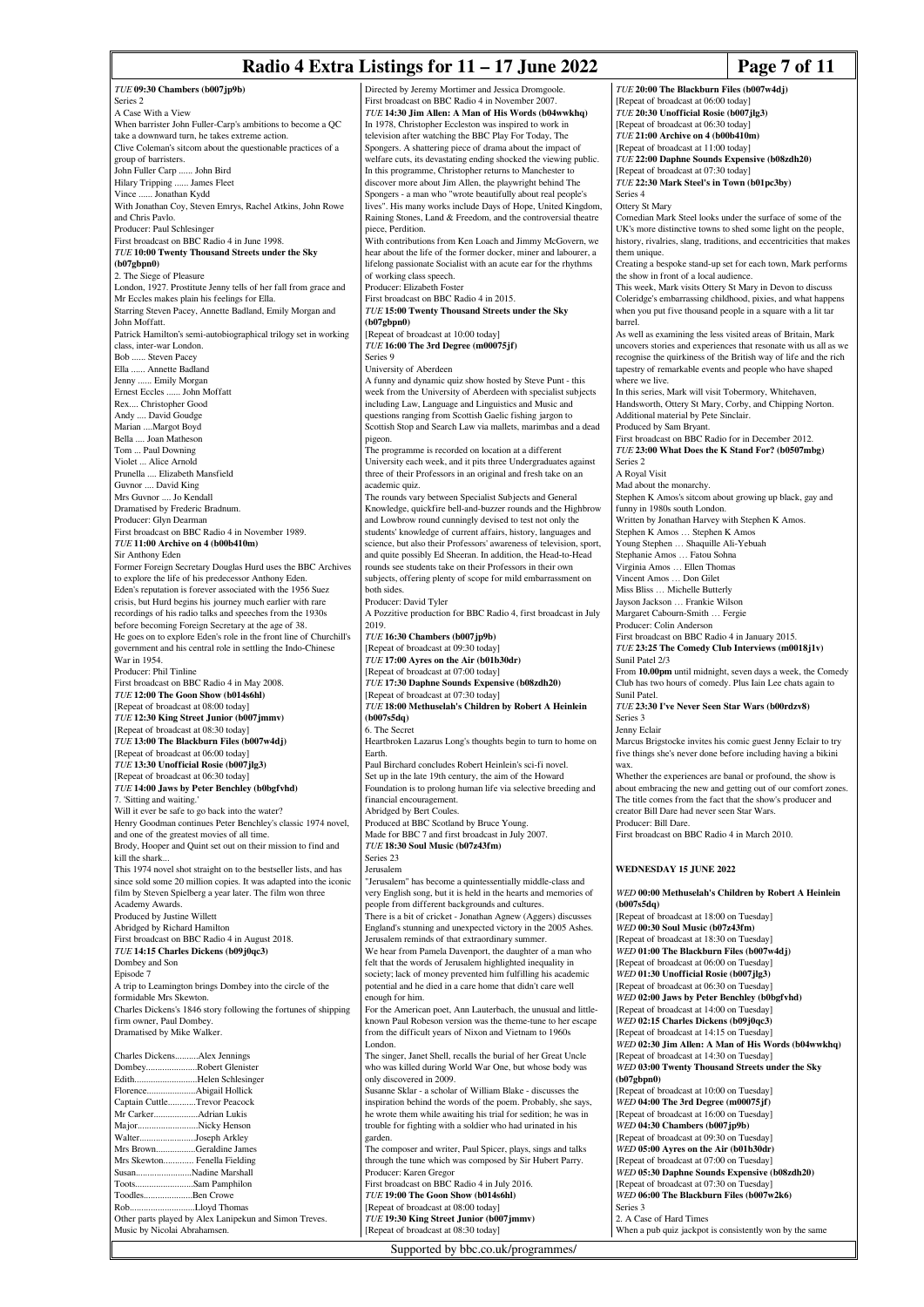## **Radio 4 Extra Listings for 11 – 17 June 2022 Page 8 of 11**

Susan........................Nadine Marshall

contestant, the landlord's convinced trickery is involved so calls in Blackburn to crack the scam. But general knowledge isn't really Stephen's strength and anyway, is it really a question of fraud? Finetime Fontayne stars as Stephen J Blackburn. Another case for the ex-pitman turned investigator and his assistant Tracey. Set in a South Yorkshire town that's seen better days. Stephen J Blackburn ...... Finetime Fontayr Tracey Duggan ...... Judy Flynn Walton Bentley ...... Gerry Kersey Gradgrind/Slavic ...... Christopher Kent Quizmaster ...... Rod Arthur Written by Ian McMillan, Martyn Wiley and Dave Sheasby Director: Dave Sheasby First broadcast on BBC Radio 4 in March 1993. *WED* **06:30 Unofficial Rosie (b007jlgf)** 3. Back Against the Wall A row over privatisation breaks out - and private eye Rosie has doubts over the apparently innocent death. Paula Wilcox stars in Alan McDonald's six-part thriller serial. Rosie ...... Paula Wilcox Margie ...... Elizabeth Estensen Jerry ...... Christopher Bramwell Bob ...... Dominic Grounsell Carol ...... Helen Roberts Andrew ...... Kim Wall Mike ...... Steve Hodson Martin ...... Paul Barber Andrew ...... Kim Wall ... Dominic Letts Elsie ...... Pauline Yates DS Murdoch ...... Gareth Armstrong Hickey ...... Michael Onslow Music composed by Peter Howell. Director: Tracey Neale First broadcast on BBC Radio 4 in November 1993. *WED* **07:00 Cooking in a Bedsitter (b08492g1)** Series 1 Stuffed Eggs Beattie Edmondson and Nikesh Patel star in Sue Teddern's comedy, set in a 1960s bedsitter - inspired by Katharine Whitehorn's cookery classic. Trisha tries to impress new friend Jill with some stuffed eggs. Trisha.....Beattie Edmondson Deepak.....Nikesh Patel Tony.....John Dougall Jill.....Natasha Cowley Keith.....Finlay Robertson The Hunk.....Luke MacGregor Male Guest.....Gavi Singh Chera Female Guest.....Catriona McFarlane Katharine Whitehorn Karen Bartke Director: Emma Harding. First broadcast on BBC Radio 4 in December 2016. *WED* **07:30 Heresy (m001818c)** Series 12 Episode 3 Victoria Coren Mitchell presents another edition of the show which dares to commit heresy. Joining Victoria Coren Mitchell to commit heresy this week are comedians Richard Herring and Phil Wang and the journalist Matthew Norman. Written, presented, and produced by Victoria Coren Mitchell with additional material from Dan Gaster and Charlie Skelton Series created by David Baddiel An Avalon production for BBC Radio 4 *WED* **08:00 Hancock's Half Hour (b007jp42)** Series 5 The Threatening Letters The Lad is full of the joys of Spring - until the postman arrives. Starring Tony Hancock. With Sidney James, Bill Kerr, Hattie Jacques and Kenneth Williams. Written by Ray Galton and Alan Simpson. Theme and incidental music written by Wally Stott. Producer: Tom Ronald First broadcast on the BBC Light Programme in May 1958. *WED* **08:30 No Commitments (b007jn4l)** Series 5 Family Business Worried Victoria takes action when daughter Emily decides to enrol at drama school. Simon Brett's sitcom about the lives and squabbles of three very different sisters. Anna …. Rosemary Leach Victoria …. Nicola Pagett Charlotte …. Celia Imrie Roger …. Bill Nighy Emily …. Natalie Walter Music by Elizabeth Parker of the BBC Radiophonic Workshop. Producer: Maria Esposito First broadcast on BBC Radio 4 in July 1998. *WED* **09:00 Booked (b0075m1d)** Series 2 Episode 5 The Troll applies for the job of Archbishop of Canterbury, while Thomson and Thompson, from Tintin, offer their pitch to be the PM's bodyguards. Satirical wit, outrageous parody and original writing from Mark Series 1 2017. Episode 8 Mrs Skewton............. Fenella Fielding

Thomas, Dillie Keane, Miles Kington and Roger McGough. Irreverent literary game chaired by Ian McMillan. Producer: Marc Jobst First broadcast on BBC Radio 4 in March 1997. *WED* **09:30 The Attractive Young Rabbi (b007jwbj)** The TV Stars Rabbi Su is set to appear on TV, but Rabbi Abraham is not impressed - or so it seems. The first of three series of Barry Grossman's comedy-drama about the collision between the old and the new in the Jewish community of Hillfield. Starring David De Keyser as Rabbi Abraham Fine. Tracy-Ann Oberman as Rabbi Su Jacobs, Doreen Mantle as Sadie Fine, Henry Goodman as Melvin, Jonathan Kydd as Brian, Sheila Steafel as Sue's Mum, Peter Landi as Gareth Broughton and Rebecca Gethings as Fiona Collins. Music: Max Harris. Producer: John Fawcett Wilson First broadcast on BBC Radio 4 in 1999. *WED* **10:00 Twenty Thousand Streets under the Sky (b07gcj61)** 3. The Plains of Cement London, 1927. Bob gives Jenny an ultimatum and Ella confronts Mr Eccles. Starring Steven Pacey, Annette Badland, Emily Morgan and John Moffatt. Conclusion of Patrick Hamilton's semi-autobiographical trilogy. Ella's mother ..... Anna Cropper Prosser.....Geoffrey Whitehead Prunella ..... Elizabeth Mansfield Sammy.... Tina Marian Andy ... David Goudge Guvnor .... David King Mrs Guvnor .... Jo Kendall Other parts ..... Donald Gee, Michael Kilgarriff & Marcia King Dramatised ny Frederic Bradnum. Producer: Glyn Dearman First broadcast on BBC Radio 4 in November 1989. *WED* **11:00 Michael Palin's Radio Adventures (m000r5hy)** 2. Travelling Man In a completely different broadcast from London's BBC Radio Theatre John McCarthy meets with Michael Palin to celebrate the actor-adventurer's remarkable life and career as heard on BBC radio. Michael Palin has been a Python, a world traveller, author, actor and screenwriter, and often described as "Britain's Nicest Man". However one area which is often overlooked from his long and impressive career are his fascinating radio contributions. Featuring extracts from his mighty canon of work including his famous diaries, interviews about his comedy and travel work, documentaries and dramas. Recorded in front an enthusiastic audience, we discover Palin's love for radio as we hear a treasure trove of archives on an eclectic mix of subjects and plenty memories of Monty Python. Producer: Stephen Garner Made for BBC Radio 4 Extra and first broadcast in December *WED* **12:00 Hancock's Half Hour (b007jp42)** [Repeat of broadcast at 08:00 today] *WED* **12:30 No Commitments (b007jn4l)** [Repeat of broadcast at 08:30 today] *WED* **13:00 The Blackburn Files (b007w2k6)** [Repeat of broadcast at 06:00 today] *WED* **13:30 Unofficial Rosie (b007jlgf)** [Repeat of broadcast at 06:30 today] *WED* **14:00 Jaws by Peter Benchley (b0bggh8j)** 8. 'It's attacking the boat!' We're gonna need a bigger boat! Henry Goodman continues Peter Benchley's classic 1974 novel, and one of the greatest movies of all time. It's day two of the hunt, and tensions are rising on board the boat when the shark reappears... Reader: Henry Goodman Peter Benchley's 1974 novel shot straight on to the bestseller lists, and has since sold some 20 million copies. It was adapted into the iconic film by Steven Spielberg a year later. The film won three Academy Awards. Produced by Justine Willett Abridged by Richard Hamilton First broadcast on BBC Radio 4 in August 2018. *WED* **14:15 Charles Dickens (b09j2mbk)** Dombey and Son Captain Cuttle seeks news of young Walter Gay, missing at sea Charles Dickens's 1846 story following the fortunes of shipping firm owner, Paul Dombey. Dramatised by Mike Walker. Charles Dickens..........Alex Jennings Dombey........................Robert Glenister<br>Edith Helen Schlesing Edith...........................Helen Schlesinger Florence.....................Abigail Hollick Captain Cuttle............Trevor Peacock<br>Mr Carker Adrian Lukis  $Mr$  Carker... Major...............................Nicky Henson<br>Walter.........................Joseph Arkley Walter.........................Joseph Arkley<br>Mrs Brown................Geraldine Jame Mrs Brown.................Geraldine James

Toots.........................Sam Pamphilon Toodles.....................Ben Crowe ..Lloyd Thomas Other parts played by Alex Lanipekun and Simon Treves. Music by Nicolai Abrahamsen. Directed by Jeremy Mortimer and Jessica Dromgoole. First broadcast on BBC Radio 4 in November 2007. *WED* **14:30 A Menace to Society (b01ptgfw)** Author and broadcaster Danny Wallace is a lifelong Beano fan. He grew up in Dundee, the home of the Beano and the Dandy. In this programme Danny looks at the history of the comic, which was first published on 30th July 1938 – and is famed for the adventures of characters like Dennis the Menace, Biffo the Bear, Minnie the Minx, The Bash Street Kids, Lord Snooty, Roger the Dodger and Billy Whizz. Danny travels to Beano HQ and meets up with the artists, storyliners and editors, and submits his own Dennis the Menace story idea. Producer: Elizabeth Foster First broadcast on BBC Radio 4 in January 2013. *WED* **15:00 Twenty Thousand Streets under the Sky (b07gcj61)** [Repeat of broadcast at 10:00 today] *WED* **16:00 Booked (b0075m1d)** [Repeat of broadcast at 09:00 today] *WED* **16:30 The Attractive Young Rabbi (b007jwbj)** [Repeat of broadcast at 09:30 today] *WED* **17:00 Cooking in a Bedsitter (b08492g1)** [Repeat of broadcast at 07:00 today] *WED* **17:30 Heresy (m001818c)** [Repeat of broadcast at 07:30 today] *WED* **18:00 Terry Pratchett (b007jlxd)** Only You Can Save Mankind 1. ScreeWees are for Real? As the alien fleet crosses the computer screen, 12 year-old Johnny Maxwell prepares to blow the ScreeWee into a million pieces - sparking a wild seesaw adventure involving space warfare, starships and aliens. Terry Pratchett's sci-fi fantasy novel stars Tim Smith and Janet Dale. Dramatised in three parts by Bob Hescott. Johnny Maxwell …. Tim Smith ScreeWee Captain …. Janet Dale Gunnery Officer .... Michael Angelis The PT Teacher …. Mark Finn Wobbler **Akhbar Karim** Johnny's Mother …. Marian Kemmer Johnny's Father …. Laurence Rew ScreeWee Crew Member …. Tessa Harrison Newscaster …. Terry Pearson Yo-less …. Peter Dalton Big Mac …. Michael Peristrello Kirsty .... Natalie Moore Mr Patel …. Renu Setna Producer: Brian Lighthill First broadcast on BBC Radio 4 in February 1996. *WED* **18:30 How Tickled Am I? (b007mw9s)** Series 3 Arthur Askey 'Big-hearted', but also a comedic radical. Mark Radcliffe profiles one of Britain's most successful comic performers. Series exploring the tradition of influential northern comedians. Producer Libby Cross First broadcast on BBC Radio 4 in 2000. *WED* **19:00 Hancock's Half Hour (b007jp42)** [Repeat of broadcast at 08:00 today] *WED* **19:30 No Commitments (b007jn4l)** [Repeat of broadcast at 08:30 today] *WED* **20:00 The Blackburn Files (b007w2k6)** [Repeat of broadcast at 06:00 today] *WED* **20:30 Unofficial Rosie (b007jlgf)** [Repeat of broadcast at 06:30 today] *WED* **21:00 Michael Palin's Radio Adventures (m000r5hy)** [Repeat of broadcast at 11:00 today] *WED* **22:00 Heresy (m001818c)** [Repeat of broadcast at 07:30 today] *WED* **22:30 Flight of the Conchords (b00dn8cf)** Dan and the Panda The Kiwi parody band aim for UK fame. Improvised comedy from the satirical pop pair, as they align with established comics to poke fun at all aspects of pop music. Rob Brydon narrates the musical odyssey. Starring New Zealand musical comedy duo, Bret McKenzie and Jemaine Clement. With: Rhys Darby Dan Topolski Daniel Kitson Additional material by Joel Morris. Musicians: David Catlin-Birch and Mark Allis. Producer: Will Saunders First broadcast on BBC Radio 2 in September 2005. *WED* **23:00 All the World's a Globe (b007jwt1)** 5. The Male Nude and Charlton Heston From St Francis to Buddhism The history of mankind from the first amoeba to the Second World War. Presented by the entire cast of the National Theatre of Brent -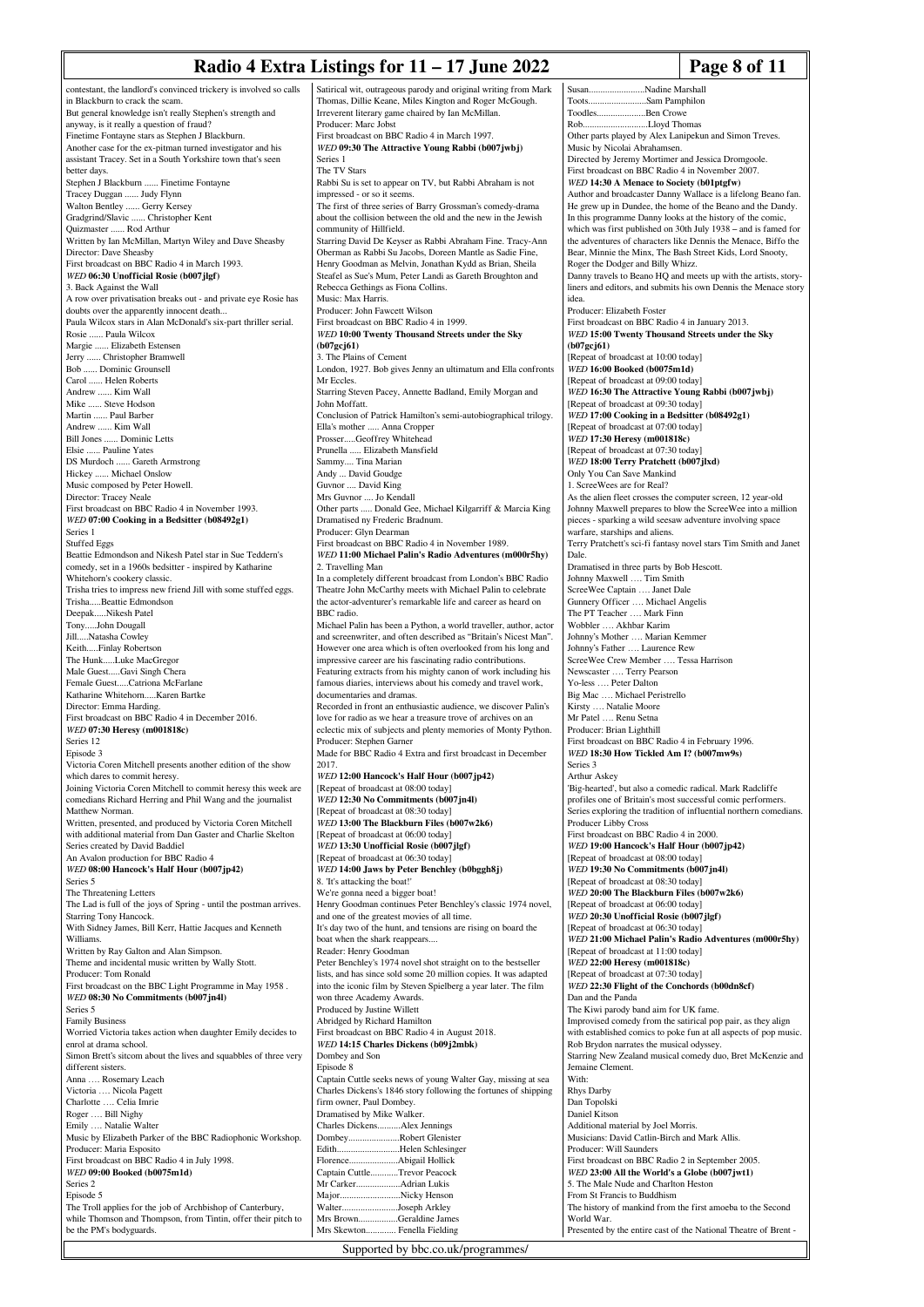### **Radio 4 Extra Listings for 11 – 17 June 2022** Page 9 of 11

#### Desmond Olivier Dingle and Wallace, aided by Mr Barker. Written by Patrick Barlow, with additional material by Jim Broadbent and Martin Duncan. With guest star Peter Barker. With thanks to Patrick Barlow Jim Broadbent Martin Duncan Producer: Lissa Evans First broadcast on BBC Radio 4 in May 1990. *WED* **23:15 The Goldfish Bowl (m00186k2)** Series 2 Episode 5 Anton and Liam - the Eric and Ernie of the fish fraternity - are back with more underwater wit and fishy frivolity. Shaun Prendergast's comedy series about two goldfish, starring Sean Foley and Hamish McColl. With Liam in danger of turning into a couch potato, Anton decides to dissect the world of television. He does not like what he finds. Susan ....Tracy Ann OBErman Struan ....Shaun Prendergast Director: Sally Avens First broadcast on BBC Radio 4 in 2000. *WED* **23:30 King Cutler (b0090bdh)** King Cutler VI The final episode. What more can be said? Plenty. Songs, poems and stories from Phyllis King , Ivor Cutler and their visitors. With Dylan Edwards , Ted Harrison and Craig Murray-Orr. Producer: Neil Cargill First broadcast on BBC Radio 3 in February 1990. **THURSDAY 16 JUNE 2022** *THU* **00:00 Terry Pratchett (b007jlxd)** [Repeat of broadcast at 18:00 on Wednesday] *THU* **00:30 How Tickled Am I? (b007mw9s)** [Repeat of broadcast at 18:30 on Wednesday] *THU* **01:00 The Blackburn Files (b007w2k6)** [Repeat of broadcast at 06:00 on Wednesday] *THU* **01:30 Unofficial Rosie (b007jlgf)** [Repeat of broadcast at 06:30 on Wednesday] *THU* **02:00 Jaws by Peter Benchley (b0bggh8j)** [Repeat of broadcast at 14:00 on Wednesday] *THU* **02:15 Charles Dickens (b09j2mbk)** [Repeat of broadcast at 14:15 on Wednesday] *THU* **02:30 A Menace to Society (b01ptgfw)** [Repeat of broadcast at 14:30 on Wednesday] *THU* **03:00 Twenty Thousand Streets under the Sky (b07gcj61)** [Repeat of broadcast at 10:00 on Wednesday] *THU* **04:00 Booked (b0075m1d)** [Repeat of broadcast at 09:00 on Wednesday] *THU* **04:30 The Attractive Young Rabbi (b007jwbj)** [Repeat of broadcast at 09:30 on Wednesday] *THU* **05:00 Cooking in a Bedsitter (b08492g1)** [Repeat of broadcast at 07:00 on Wednesday] *THU* **05:30 Heresy (m001818c)** [Repeat of broadcast at 07:30 on Wednesday] *THU* **06:00 The Blackburn Files (b007w39g)** Series 3 3. A Case of Drowning Sorrows Stephen visits his Auntie Eileen in a retirement home, where the theft of a ventriloquist's dummy soon has him treading the boards of memory lane. Finetime Fontayne stars as Stephen J Blackburn. Another case for the ex-pitman turned investigator and his assistant Tracey. Set in a South Yorkshire town that's seen better days. Stephen J Blackburn ...... Finetime Fontayne Tracey Duggan ...... Judy Flynn Eileen Simpson ...... Carole Copeland Arthur Swinscoe ...... Rod Arthur Nigel Weston ...... Norman Mills Written by Ian McMillan, Martyn Wiley and Dave Sheasby Director: Dave Sheasby First broadcast on BBC Radio 4 in April 1993. *THU* **06:30 Unofficial Rosie (b007jlgr)** 4. If Looks Could Kill Private-eye Rosie Monaghan continues to investigate a murder. But no-one else thinks there's been one. Paula Wilcox stars in Alan McDonald's thriller serial. Rosie ...... Paula Wilcox Margie ...... Elizabeth Estensen Jerry ...... Christopher Bramwell Bob ...... Dominic Grounsell Carol ...... Helen Roberts Andrew ...... Kim Wall Mike ...... Steve Hodson Martin ...... Paul Barber Andrew ...... Kim Wall Bill Jones ...... Dominic Letts Helen Thackray ...... Rachel Atkins<br>James MacLeish ...... James Telfer push... Mail jokes.

James MacLeish ...

DS Murdoch ...... Gareth Armstrong Music composed by Peter Howell.

Director: Tracey Neale First broadcast on BBC Radio 4 in December 1993. *THU* **07:00 Rumblings from the Rafters (b07h65c6)** Death Watch Beetle and Queen Wasp Alison Steadman and Bill Paterson star as a bossy queen wasp and a death watch beetle as they reveal the truth about life in a draughty old attic in a house in Amersham. The first of three tales, written and introduced by Lynne Truss. Death Watch Beetle ...... Bill Paterson Queen Wasp ...... Alison Steadman The Death Watch Beetle is a wood-boring beetle. Having spent twelve years as a larva boring through a single rafter in th house with no one to talk to, our beetle is now an adult with about 5 weeks left to live. He has just three aims in life: Firstly, to find a mate, which he does by banging his head on the timber "Oh Come on girls, .. I know you're out there Don't tell me this attic has ever seen such a specimen before. This lovely compact dark brown capsule of hard cuticle covered with yellowish scale-like hair and just under a centimetre long it could all be yours! Secondly, to make as much noise as he can. And finally, to live long enough to see the roof cave in. The Queen Wasp is very, very bossy, and very, very stressed. She carries the entire responsibility for the wasp colony and its thousands of inhabitants, all of whom are her own progeny. There is an enormous amount of work to be done. "They call themselves workers, these girls, but quite frankly, none of them knows what real work actually is." It is lonely at the top too," I did consider leaving all this, at one point. None of them knows this; they'd be heartbroken to think I might have left them" and she is just beginning to lose her grip. "Bring me my list" she constantly yells. Life doesn't get much more stressful than this. Wildlife sound recordings Chris Watson Producer Sarah Blunt. First broadcast on BBC Radio 4 in June 2016. *THU* **07:30 Thanks a Lot, Milton Jones! (m0018138)** Series 5 The Living Museum In an effort to save the High Street and show off the town's historic heritage Milton decides to make an exhibition of himself. Mention Milton Jones to most people and the first thing they think is 'Help!'. Because each week Milton and his trusty assistant Anton (played by Milton regular, Tom Goodman-Hill) set out to help people and soon find they're embroiled in a new adventure. When you're close to the edge, Milton can give you a "Milton Jones is one of Britain's best gagsmiths with a flair for creating daft yet perfect one-liners" – The Guardian. "King of the surreal one-liners" - The Times "If you haven't caught up with Jones yet – do so!" – The Daily Written by Milton with James Cary (Bluestone 42, Miranda), and Dan Evans (who co-wrote Milton's Channel 4 show House Of Rooms), the man they call "Britain's funniest Milton" returns to the radio with a fully-working cast and a shipload of new The cast includes regulars Tom Goodman-Hill ( Spamalot, Mr. Selfridge) as the ever-faithful Anton, Josie Lawrence and Dan Tetsell (Peep Show, Upstart Crow) With music by Guy Jackson. Produced and Directed by David Tyler A Pozzitive production for BBC Radio 4 *THU* **08:00 Frankie Howerd (m001874g)** Series 3 Episode 3 Frankie reminisces about an ill-fated trip to Casablanca. Ably assisted by June Whitfield, Ray Fell and Dennis McCarthy, Francis titters and teeters through his eventful life and illustrious career as he writes his memoirs. Written my David McKellar and David Nobbs. Producer: David Hatch. First broadcast on BBC Radio 2 in November 1974. *THU* **08:30 Visiting Julia (m001874j)** Other People Peter Tinniswood 's six-part gentle comedy-drama series starring Keith Barron. 3: Other People With Roger's wife in hospital, can he cope with his Mother-inlaw's new 'friend', Otto? Roger: ....Keith Barron Julia:....Liz Goulding Ma-in-'ell ....Shirley Dixon Taxi Driver ....Stephen Thorne Matron ....Kate Binchy Otto ....Nigel Anthony. Producer: John Tydeman First broadcast on BBC Radio 4 in 1998. *THU* **09:00 The Personality Test (b00n02yq)** Series 2 Claire Rayner Agony aunt Claire Rayner quizzes a panel about herself. With Sue Perkins, Lucy Porter, Will Smith and Robin Ince. Series with changing hosts who quiz the panel. Script by Richard Turner and Simon LIttlefield Devised and produced by Aled Evans. First broadcast on BBC Radio 4 in January 2007. *THU* **09:30 Tomorrow, Today! (b017srrs)**

#### Series 2 Taffy Jones - Protector of the Universe With war imminent, the production relocates to Wales, but is it safer? Christopher William Hill's sitcom set in 1962. A BBC producer struggles to make a radio soap set in the unimaginably futuristic world of 2008. Nigel Lavery ...... Peter Bowles Sylvia Hann ...... Cheryl Campbell Godfrey Winnard ..... John Fortune Sir Angus McNairn ...... Gary Waldhorn Hugo Kellerman ...... Joseph Kloska Douglas Bennings ...... Jon Glover Keith Wood ...... Sam Pamphilon Mr Thomas ...... Ben Crowe Tannoy ...... Laura Molyneux Porter ...... Peter Marinker Producer: Liz Webb First broadcast on Radio 4 in February 2008. *THU* **10:00 Nathaniel Hawthorne - The Scarlet Letter (m0003czj)** 1. The Birth Boston 1642. Hester Prynne is forced to wear a letter "A" for adultery. But who should stand at her side? Starring Deborah Findlay. Nathaniel Hawthorne's classic American novel. Moral fiction first published in 1850. Dramatised in two-parts by Greg Snow. Set in a 17th century Puritan Boston Bay colony during the years 1642 to 1649 - the story of Hester Prynne, who conceives her daughter Pearl, following an affair with a respected, unnamed figure. Hester Prynne .... Deborah Findlay Pearl .... Caroline Graham Roger Chillingworth ..... Nigel Anthony Arthur Dimmesdale .... Michael Maloney Reverend John Wilson .... John Webb Governor Bellingham .... Aubrey Woods Mistress Cork .... Siriol Jenkins Goodwife Spivey/Widow Whitehead .... Melinda Walker Goodwife Purvis/Alice .... Federay Holmes Master Cadbury .... Eric Allan Brackett, the Jailor .... John Church Beadle/Sexton .... David Holt Man/Servant .... Julian Rhind-Tutt Director: Tracey Neale. First broadcast on BBC Radio 4 in October 1992. *THU* **11:00 Desert Island Discs Revisited (b082m630)** [Repeat of broadcast at 10:00 on Sunday] *THU* **11:45 David Attenborough's Life Stories (b00lyx6f)** [Repeat of broadcast at 10:45 on Sunday] *THU* **12:00 Frankie Howerd (m001874g)** [Repeat of broadcast at 08:00 today] *THU* **12:30 Visiting Julia (m001874j)** [Repeat of broadcast at 08:30 today] *THU* **13:00 The Blackburn Files (b007w39g)** [Repeat of broadcast at 06:00 today] *THU* **13:30 Unofficial Rosie (b007jlgr)** [Repeat of broadcast at 06:30 today] *THU* **14:00 Jaws by Peter Benchley (b0bggnxf)** 9. 'The fish is too much for us.' Will it ever be safe to go back into the water? Henry Goodman continues Peter Benchley's classic 1974 novel, and one of the greatest movies of all time. Day three of the hunt, and, against his shipmates' advice, shark expert Hooper decides to descend in the diving cage in search of the fish.... This 1974 novel shot straight on to the bestseller lists, and has since sold some 20 million copies. It was adapted into the iconic film by Steven Spielberg a year later. The film won three Academy Awards. Produced by Justine Willett Abridged by Richard Hamilton First broadcast on BBC Radio 4 in August 2018. *THU* **14:15 Charles Dickens (b09j304r)** Dombey and Son Episode 9 Cold, disdainful Edith wins the hearts of Dombey and his manager. Charles Dickens's 1846 story following the fortunes of shipping firm owner, Paul Dombey. Dramatised by Mike Walker. Charles Dickens..........Alex Jennings Dombey......................Robert Glenister Edith..............................Helen Schlesinger<br>Florence.......................Abigail Hollick .<br>Abigail Hollick Captain Cuttle...........Trevor Peacock<br>Mr Carker.....................Adrian Lukis Mr Carker...................Adrian Lukis Major................................Nicky Henson<br>Walter........................Joseph Arkley Walter.........................Joseph Arkley<br>Mrs Brown................Geraldine Jam Mrs Brown.....................Geraldine James<br>Mrs Skewton..................Fenella Fielding media<br>
Fenella Fielding Susan........................Nadine Marshall Toots.........................Sam Pamphilon Ren Crowe Rob............................Lloyd Thomas Other parts played by Alex Lanipekun and Simon Treves. Music by Nicolai Abrahamsen.

Directed by Jeremy Mortimer and Jessica Dromgoole.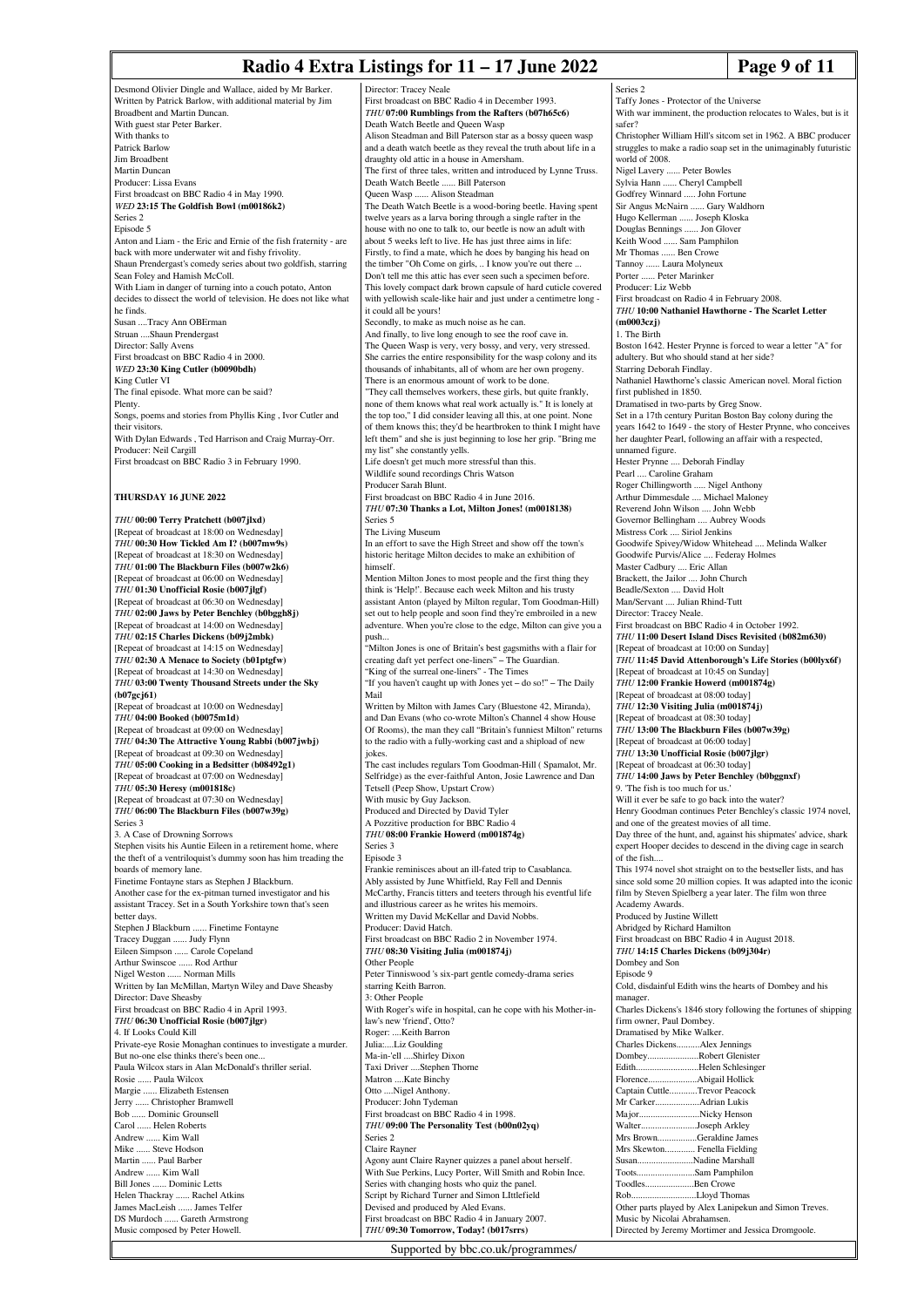# **Radio 4 Extra Listings for 11 – 17 June 2022 Page 10 of 11**

First broadcast on BBC Radio 4 in November 2007. *THU* **14:30 Burlesque Legends (b06ptddh)** Each year, hundreds of performers attend the Burlesque Hall of Fame Weekend in Las Vegas, where the guests of honour are The Living Legends. In the mid-20th century these women were shunned by society. Most were presumed prostitutes. But now their careers are celebrated, and their ground-breaking acts are revived, at the Titans of Tease Reunion. Mat Fraser is a British actor, cabaret star, and a former Best Male Striptease Artist. For BBC Radio 4 he embarks on a very personal journey to meet some of the legends, both on and off stage. Mat says: "As a disabled performer, I connect with these women in that we're all outsiders. We don't look mainstream. They don't judge me, and I don't judge them." Veteran performers in their 70s and 80s, including April March, Lottie "the Body" Graves and Melanie "Marinka" Hunter, discuss ageism, sexism, racism and feminism in their profession. How have attitudes towards Burlesque artists shifted since the 1950s? How do the legends inspire younger performers? And after three decades of retirement, how does it feel to finally get back on stage - and strip? Producer: Steve Urquhart A Sparklab production for BBC Radio 4, first broadcast in November 2015. *THU* **15:00 Nathaniel Hawthorne - The Scarlet Letter (m0003czj)** [Repeat of broadcast at 10:00 today] *THU* **16:00 The Personality Test (b00n02yq)** [Repeat of broadcast at 09:00 today] *THU* **16:30 Tomorrow, Today! (b017srrs)** [Repeat of broadcast at 09:30 today] *THU* **17:00 Rumblings from the Rafters (b07h65c6)** [Repeat of broadcast at 07:00 today] *THU* **17:30 Thanks a Lot, Milton Jones! (m0018138)** [Repeat of broadcast at 07:30 today] *THU* **18:00 Terry Pratchett (b007jlxx)** Only You Can Save Mankind 2. I'll See You in My Hallucinations The ScreeWee Captain asks Johnny to lead them, but the Gunnery Officer has other ideas. As the alien fleet crosses the computer screen, 12 year-old Johnny prepares to blow the ScreeWee into a million pieces sparking a wild seesaw adventure involving space warfare, starships and aliens. Terry Pratchett's sci-fi fantasy novel stars Tim Smith and Janet Dale. Dramatised by Bob Hescott. Johnny Maxwell …. Tim Smith ScreeWee Captain …. Janet Dale Gunnery Officer …. Michael Angelis Newscaster …. Renu Setna Wobbler …. Akbar Karim Big Mac …. Michael Perestrelo Yo-less …. Peter Dalton ScreeWee Crew Member .... Tessa Harrison Kirsty …. Natalie Moore Johnny's Father …. Laurence Rew Johnny's Mother …. Marian Kemmer Nozzer …. David Hawkins Shane …. Matthew Campion The Architect .... Simon Carter Producer: Brian Lighthill First broadcast on BBC Radio 4 in February 1996. *THU* **18:30 Great Lives (m0001hwt)** Series 47 Russell Kane on Evelyn Waugh Comedian Russell Kane nominates the novelist Evelyn Waugh, with help from literary critic Ann Pasternak Slater. Chaired by Matthew Parris. One of the greatest prose stylists of 20th century literature, not to mention one of the funniest, novelist Evelyn Waugh also has a reputation for being a snob, a bully, and a dyed in the wool reactionary. How much of this was a self-parodying pose, and how much the underlying truth? Russell and Ann are unabashed Waugh fans - Russell calls him "a ninja master of banter" - but Matthew Parris says he can't stand him. Producer: Jolyon Jenkins First broadcast on BBC Radio 4 in 2018. *THU* **19:00 Frankie Howerd (m001874g)** [Repeat of broadcast at 08:00 today] *THU* **19:30 Visiting Julia (m001874j)** [Repeat of broadcast at 08:30 today] *THU* **20:00 The Blackburn Files (b007w39g)** [Repeat of broadcast at 06:00 today] *THU* **20:30 Unofficial Rosie (b007jlgr)** [Repeat of broadcast at 06:30 today] *THU* **21:00 Desert Island Discs Revisited (b082m630)** [Repeat of broadcast at 10:00 on Sunday] *THU* **21:45 David Attenborough's Life Stories (b00lyx6f)** [Repeat of broadcast at 10:45 on Sunday] *THU* **22:00 Thanks a Lot, Milton Jones! (m0018138)** Athena Kugblenu (BBC 1 "Mock The Week" Radio 4 "Cancel Culture") & Ali Official (BBC Three "Muzlamic" Radio 4 "The Train At Platform 4") It's a brand new show that takes a satirical swipe at the latest news and trending topics. Each week, the Great British public will be sliding into Athena and Ali's DMs with sketches, one liners and voice notes about anything from Martin Lewis taking over the world to Rihanna's new baby. Tune in for the best comedy sketches, performed by some of the biggest social media influencers, showcasing the very best of the British public's submissions. It is an open submissions show which means it is written by you, the listeners! DMs Are Open seeks to develop new comedy writers and performers and is looking for sketches, one-liners, new characters and voicenote submissions. Producers: Sadia Azmat and Rajiv Karia Production Coordinator: Sarah Nicholls A BBC Studios Production *THU* **23:00 The Consultants (b0076pz9)** Series 2 Episode 5 The Adventure-Bakers make a time-strudel and travel through history. The Consultants are Neil Edmond, Justin Edwards and James **Rawlings** Producer: Will Saunders First broadcast on BBC Radio 4 in December 2003. *THU* **23:25 The Comedy Club Interviews (m0018j7w)** Sunil Patel 3/3 From **10.00pm** until midnight, seven days a week, the Comedy Club has two hours of comedy. Plus Iain Lee chats again to Sunil Patel. *THU* **23:30 Weak at the Top (b00rmygl)** Series 1 Smoked Meat Sir Marcus wants a global web presence by the end of the week. Mean marketing director John Weak descends to the IT netherworld to do battle with Gavin Smedley, an IT director grown from the sweat of a techie's armpit. Alexander Armstrong stars as John Weak in Guy Browning's sitcom. John Weak ...... Alexander Armstrong Hayley ...... Clare Perkins Sir Marcus ...... Geoffrey Whitehead Bill Peters ...... Ron Cook Gary Peyton ...... Ewan Bailey Gavin Smedley ...... Gerard McDermott Paul ...... Harry Myers Producer: Jonquil Panting First broadcast on BBC Radio 4 in September 2005. **FRIDAY 17 JUNE 2022** *FRI* **00:00 Terry Pratchett (b007jlxx)** [Repeat of broadcast at 18:00 on Thursday] *FRI* **00:30 Great Lives (m0001hwt)** [Repeat of broadcast at 18:30 on Thursday] *FRI* **01:00 The Blackburn Files (b007w39g)** [Repeat of broadcast at 06:00 on Thursday] *FRI* **01:30 Unofficial Rosie (b007jlgr)** [Repeat of broadcast at 06:30 on Thursday] *FRI* **02:00 Jaws by Peter Benchley (b0bggnxf)** [Repeat of broadcast at 14:00 on Thursday] *FRI* **02:15 Charles Dickens (b09j304r)** [Repeat of broadcast at 14:15 on Thursday] *FRI* **02:30 Burlesque Legends (b06ptddh)** [Repeat of broadcast at 14:30 on Thursday] *FRI* **03:00 Nathaniel Hawthorne - The Scarlet Letter (m0003czj)** [Repeat of broadcast at 10:00 on Thursday] *FRI* **04:00 The Personality Test (b00n02yq)** [Repeat of broadcast at 09:00 on Thursday] *FRI* **04:30 Tomorrow, Today! (b017srrs)** [Repeat of broadcast at 09:30 on Thursday] *FRI* **05:00 Rumblings from the Rafters (b07h65c6)** [Repeat of broadcast at 07:00 on Thursday] *FRI* **05:30 Thanks a Lot, Milton Jones! (m0018138)** [Repeat of broadcast at 07:30 on Thursday] *FRI* **06:00 The Blackburn Files (b007wn7k)** Series 3 4. A Case of Happy Endings

Setting out to track down a missing person, private eye Steven J Blackburn finds something more. Finetime Fontayne stars as Stephen J Blackburn. The concluding case for the ex-pitman turned investigator and his assistant Tracey. Set in a South Yorkshire town that's seen better days. Stephen J Blackburn ...... Finetime Fontayne Tracey Duggan ...... Judy Flynn Frank Ellis ...... John Branwell Maggie ...... Ann Rye. Written by Ian McMillan, Martyn Wiley and Dave Sheasby. Director: Dave Sheasby First broadcast on BBC Radio 4 in April 1993. *FRI* **06:30 Unofficial Rosie (b007jlh0)** 5. Count Your Blessings Private-eye Rosie Monaghan is trying to solve her first case, but the demands of love, children and her bank manager are

pressing in... Paula Wilcox stars in Alan McDonald's thriller serial. Rosie ...... Paula Wilcox Margie ...... Elizabeth Estensen Jerry ...... Christopher Bramwell .... Dominic Grounsell Carol ...... Helen Roberts Andrew ...... Kim Wall Mike ...... Steve Hodson Martin ...... Paul Barber Andrew ...... Kim Wall Bill ...... Dominic Letts Helen ...... Rachel Atkins Old Woman ...... Diana Payan Graham ...... David Thorpe Music composed by Peter Howell. Director: Tracey Neale First broadcast on BBC Radio 4 in December 1993. *FRI* **07:00 Relativity (b0952sv0)** Series 1 Episode 3 A Christmas visit to Doris in her care home is simultaneously poignant and hilarious. Doris has Alzheimers and Ken insists on firing mental math questions at Doris to keep her brain cells in good working order, while Margaret struggles to get her mother simply to recognise her. Richard Herring's comedy about four generations of a family. Starring Alison Steadman, Phil Davies and Richard Herring. Relativity is a witty and loving portrait of family life, with affectionate observation of inter generational misunderstanding, sibling sparring and the ties that bind, that will resonate with anyone who has ever argued with their dad about how to pronounce crisp brand names. Margaret ...... Alison Steadman Ken ...... Phil Davis Jane ...... Fenella Woolgar Ian ...... Richard Herring Chloe ...... Emily Berrington Holly ...... Effie Woods Doris ...... Marion Bailey Sound Design: Eloise Whitmore Producer: Polly Thomas Executive Producers: Jon Thoday and Richard Allen Turner An Avalon Television production for BBC Radio 4, first broadcast in September 2017. *FRI* **07:30 Stand-Up Specials (m00186qm)** Janey Godley: Still Got It Revelations, reflections and laughs abound in this touching performance from the legendary comedian, who is undergoing cancer treatment and reeling from recent controversy. Janey Godley is a force of nature across the country, particularly in her hometown of Glasgow. This performance, her first live appearance in over six months, is a landmark moment in her life and her career. Time in recovery and isolation has given her a new perspective on how she lives her life, how fragile people can be, and that maybe she does care about what others think of her. Recorded live in Glasgow at Websters Theatre. Written by Janey Godley Produced by Richard Melvin A Dabster production for BBC Radio 4 *FRI* **08:00 Dad's Army (b007jrnv)** Series 3 Ten Seconds From Now The Walmington-on-Sea Home Guard platoon is set to take part in a secret worldwide radio broadcast. The comic exploits of a Second World War Home Guard platoon in Walmington-on-Sea. Adapted for radio from Jimmy Perry and David Croft's TV scripts by Harold Snoad and Michael Knowles. Captain Mainwaring …. Arthur Lowe Sergeant Wilson …. John Le Mesurier Corporal Jones …. Clive Dunn Private Frazer …. John Laurie Private Godfrey …. Arnold Ridley Private Pike …. Ian Lavender Private Walker …. Larry Martyn BBC Producer .... Frank Thornton Announcer/Newsreader …. John Snagge Producer: John Dyas First broadcast on BBC Radio 4 in September 1976. *FRI* **08:30 Bristow (b007r031)** Series 2 When Melancholy Autumn Comes to Chester-Perry The promise of a Christmas bonus lifts Bristow's spirits - for once, his generosity knows no bounds... But then he takes matters into his own hands when it becomes clear that a bon for Chester Perry staff isn't forthcoming. Michael Williams stars as Bristow, the buying clerk from Frank Dickens' famous newspaper cartoon strip. Syndicated internationally, it ran for 41 years in London's Evening Standard.<br>Bristow ..... Michael Williams Jones ...... Rodney Bewes Jonathan Quartly ...... Bernard Cribbins Mrs Purdy ...... Dora Bryan Hewitt ...... Owen Brenman

Molly ...... Sheila Reid

DMs Are Open is a weekly comedy sketch show hosted by

[Repeat of broadcast at 07:30 today] *THU* **22:30 DMs Are Open (m001874l)**

Series 1 Episode 5